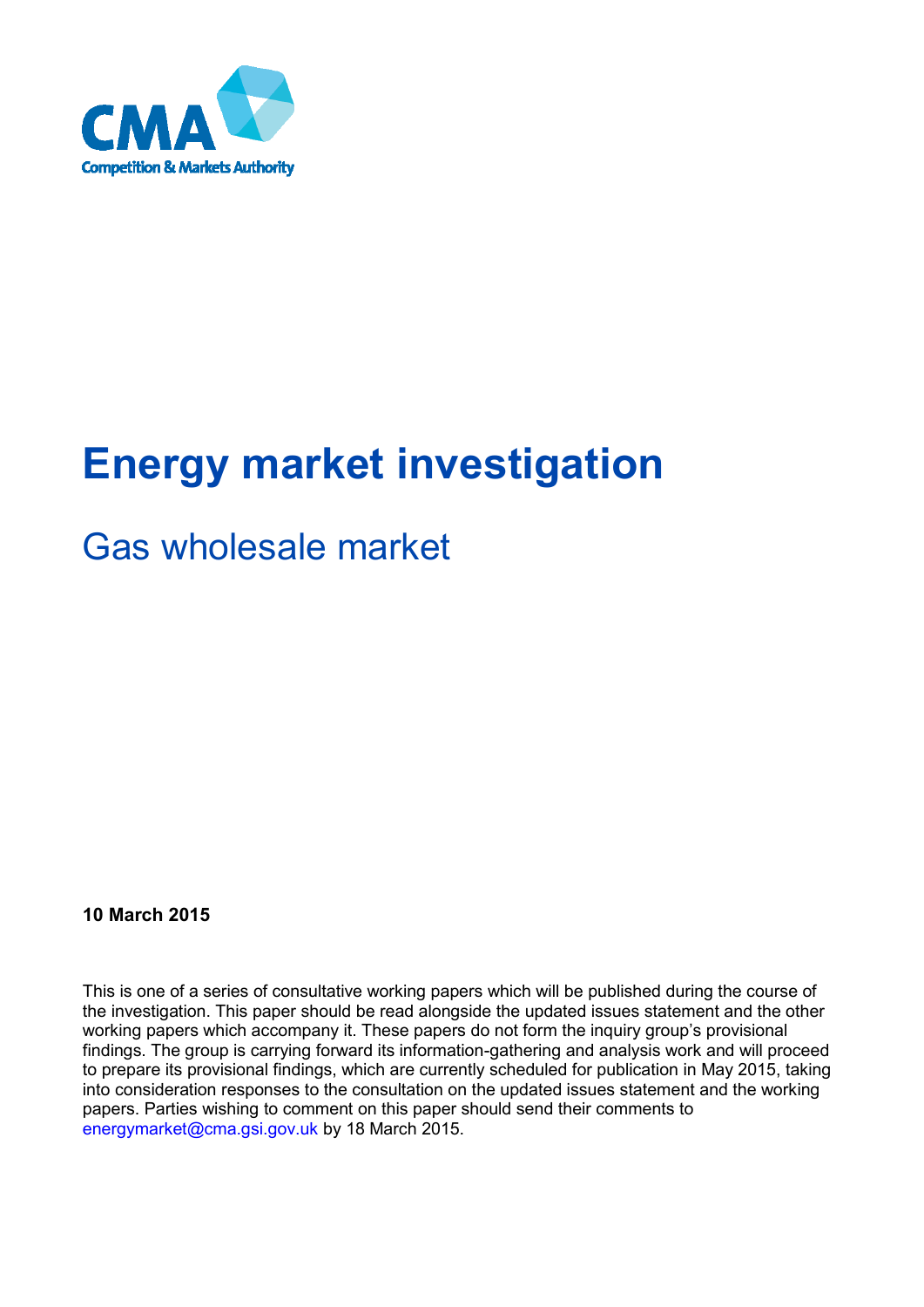© Crown copyright 2015

You may reuse this information (not including logos) free of charge in any format or medium, under the terms of the Open Government Licence.

To view this licence, visit [www.nationalarchives.gov.uk/doc/open-government](http://www.nationalarchives.gov.uk/doc/open-government-licence/)[licence/](http://www.nationalarchives.gov.uk/doc/open-government-licence/) or write to the Information Policy Team, The National Archives, Kew, London TW9 4DU, or email: [psi@nationalarchives.gsi.gov.uk.](mailto:psi@nationalarchives.gsi.gov.uk)

The Competition and Markets Authority has excluded from this published version of the working paper information which the Inquiry Group considers should be excluded having regard to the three considerations set out in section 244 of the Enterprise Act 2002 (specified information: considerations relevant to disclosure). The omissions are indicated by  $[$   $\ll$   $]$ .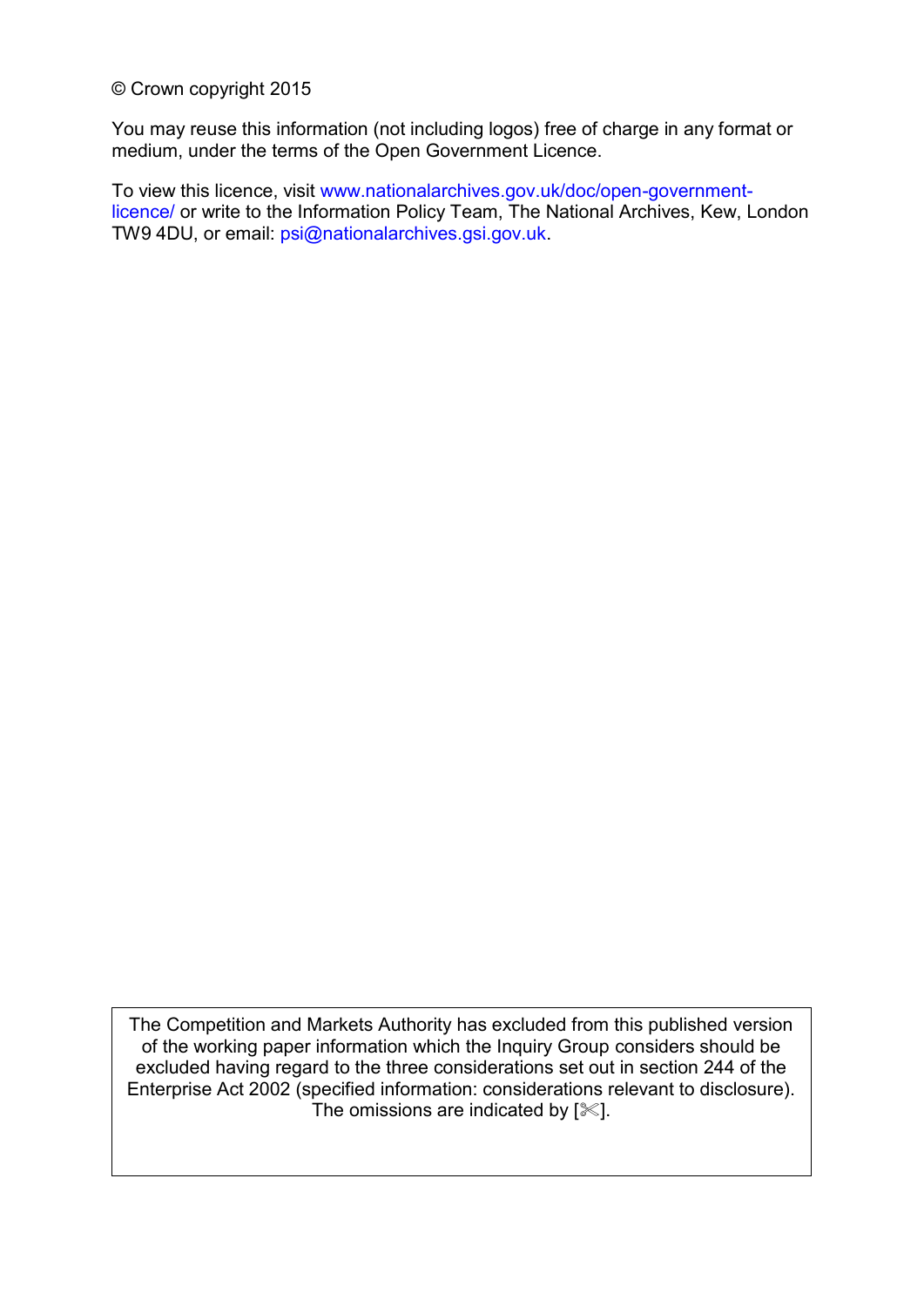# **Contents**

# [Summary....................................................................................................................](#page-3-0) 2 [Overview of the gas wholesale market.......................................................................](#page-4-0) 3 [Theories of \(no\) harm set out in the issues statement................................................](#page-9-0) 8 [Evidence supporting approach on theories of harm set out in the issues statement..](#page-10-0) 9 [Evidence against approach on theories of harm set out in the issues statement](#page-25-0) ..... 24 [Appendix: Summary tables for Six Large Energy Firms](#page-29-0) – responses to generation [and trading financial questionnaires.........................................................................](#page-29-0) 28

### *Page*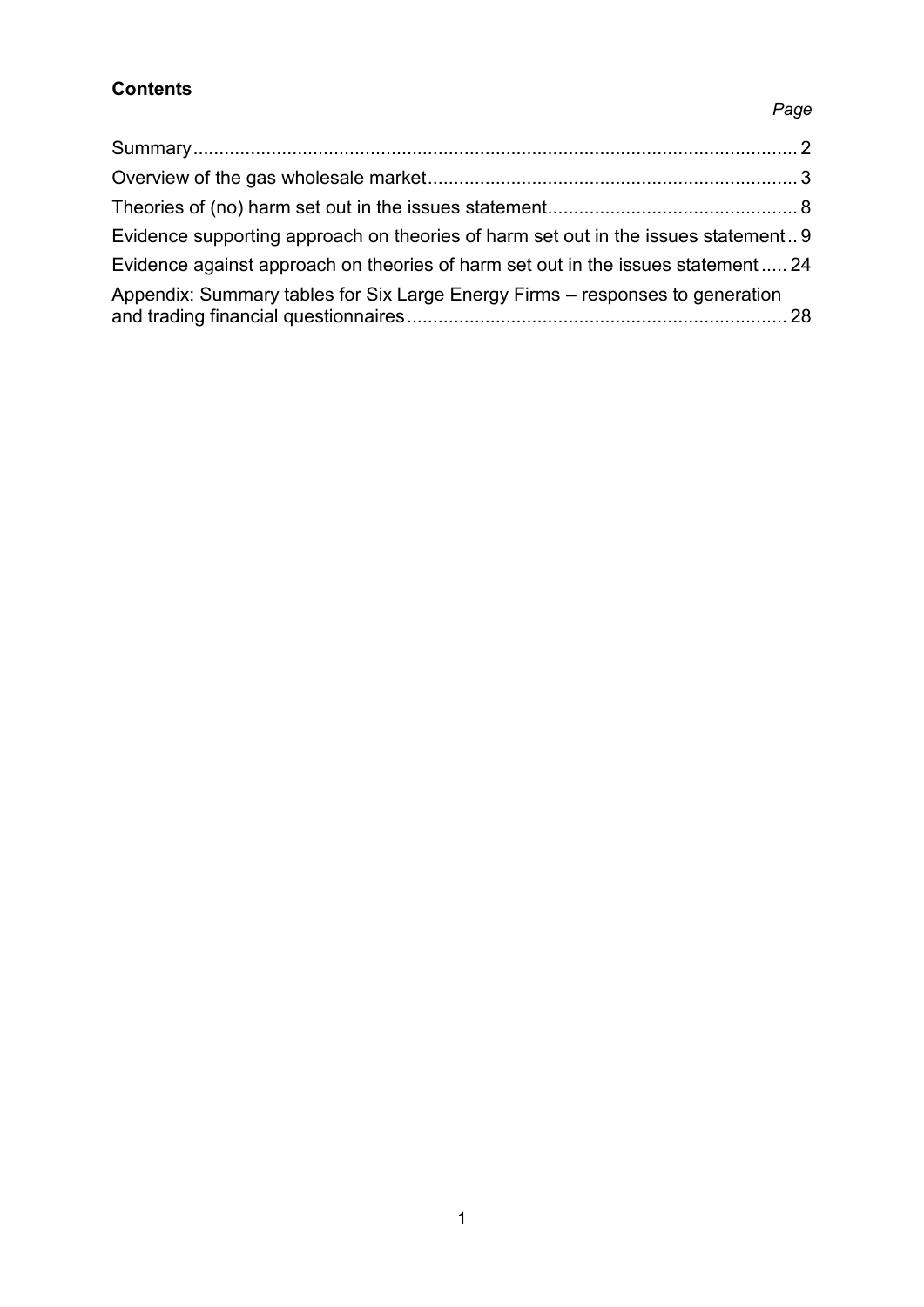# <span id="page-3-0"></span>**Summary**

- 1. The energy market investigation issues statement identified the gas wholesale market as an area that the Competition and Markets Authority (CMA) was not minded to investigate further, since the evidence collected during the phase 1 assessment leading up to the market reference suggested that the gas wholesale market does not possess the potentially harmful features that have been identified in the electricity wholesale market. In particular, the gas wholesale market is less vertically integrated, shows higher levels of liquidity and is linked to international markets via high levels of pipeline interconnection and liquefied natural gas (LNG) terminals.
- 2. The majority of respondents to the issues statement either supported, or did not comment on, our proposal regarding the gas wholesale market but some were opposed and thought that the CMA should investigate further. In most cases the reasons given for this view were generic in nature, for example the need to take an even-handed approach between gas and electricity, or the importance of investigating all aspects of the energy market in order to restore consumer confidence. However some respondents also highlighted specific issues that they felt could be causing harm in the gas wholesale market, including market manipulation, pricing transparency and concentrated ownership of gas storage capacity.
- 3. For this paper we have reviewed a number of broad indicators of the performance of the gas wholesale market, drawing mainly on data provided by Ofgem, together with information collected from gas transporters, the gas spot market operator  $(Xoserve)^1$  and the Six Large Energy Firms via data requests. The assessment covers the scope for unilateral market power (UMP); barriers to entry; liquidity; vertical integration; and the balancing market. We have also examined the specific issues mentioned by respondents as possible sources of harm in the market.
- 4. Overall, our review is consistent with the position adopted in the issues statement. We emphasise that this is our view of the gas wholesale market and not of gas retail markets. On all the indicators we have reviewed to date, the gas wholesale market is currently performing well. We note that over the course of the next 20 years, as the UK's dependence on gas from the EU is forecast to grow, there may be more concern about exposure to less

<sup>1</sup> Xoserve delivers gas transportation transactional services on behalf of the five major GB gas transportation network companies – Northern Gas Networks, Scotland Gas Networks, Southern Gas Networks and Wales & West Utilities (gas distribution) together with National Grid (gas distribution and transmission). Xoserve is jointly owned by these companies.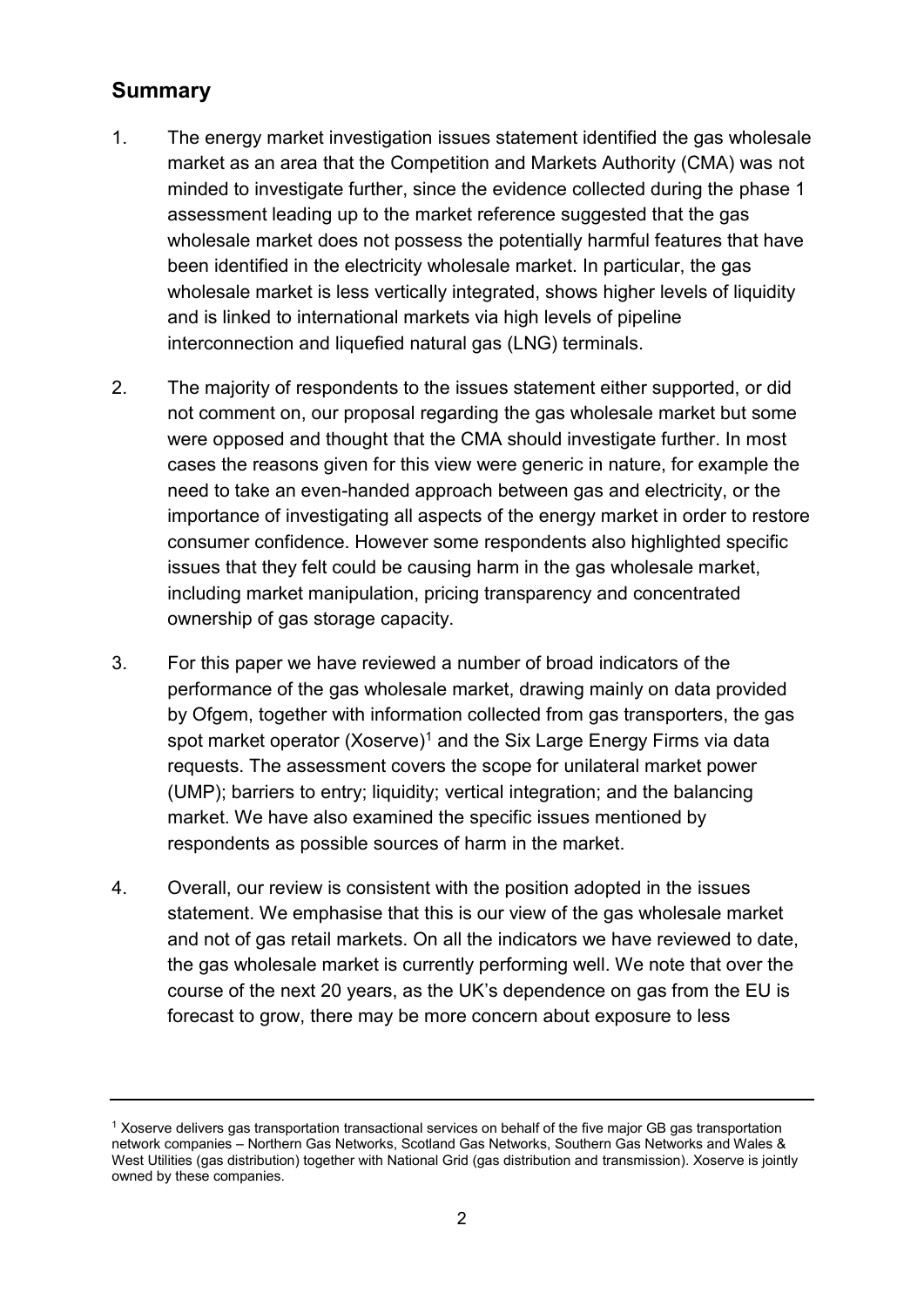competitive conditions in Europe. However, this is not an issue in the timeframe of this investigation.

- 5. The potential sources of harm raised by respondents appear to be adequately addressed by existing regulation, in particular the undertakings on Centrica Storage in relation to its ownership of the Rough storage facility, and the EU Regulation on Energy Market Integrity and Transparency (REMIT) in relation to market manipulation and abuse.
- 6. It should be noted that our assessment of the scope for UMP in gas relies on measures of concentration (market shares and Herfindahl–Hirschman Indices  $(HHIs)$ ) and pivotality,<sup>2</sup> both of which have limitations. In the case of our analysis of upstream electricity markets, we seek to overcome these limitations with more sophisticated analysis. However, there are a number of features in the gas wholesale market which make UMP less likely to be exercised than in the case of electricity and we therefore consider that it is reasonable to take a different approach to assessing UMP in the two markets.
- 7. This paper is intended to provide a detailed rationale for our decision not to investigate the gas wholesale market in depth. We welcome views on this conclusion.

# <span id="page-4-0"></span>**Overview of the gas wholesale market**

8. This section of the paper provides a brief overview of the key features of the GB gas wholesale market, including key milestones in the liberalisation process, the physical functioning of the gas system in terms of the main supply sources, and the operation of the traded market. The majority of this information has been sourced either from Ofgem or from the Oxford Institute for Energy Studies paper on the evolution of gas trading in Great Britain, $3$  and readers may wish to consult these sources for additional information.

# *History of market liberalisation*

- 9. The GB gas wholesale market was the first in Europe to liberalise and one of the first globally. Key legislative/regulatory milestones in the liberalisation process included:
	- the Gas Act 1986 following which British Gas was initially privatised;

<sup>&</sup>lt;sup>2</sup> 'Pivotality' refers to a situation in which market demand cannot be satisfied without the production capacity of a given operator.

<sup>3</sup> See Patrick Heather (2010) *[The evolution and functioning of the traded gas market in Britain](http://www.oxfordenergy.org/wpcms/wp-content/uploads/2010/11/NG44-TheEvolutionandFunctioningOfTheTradedGasMarketInBritain-PatrickHeather-2010.pdf)*.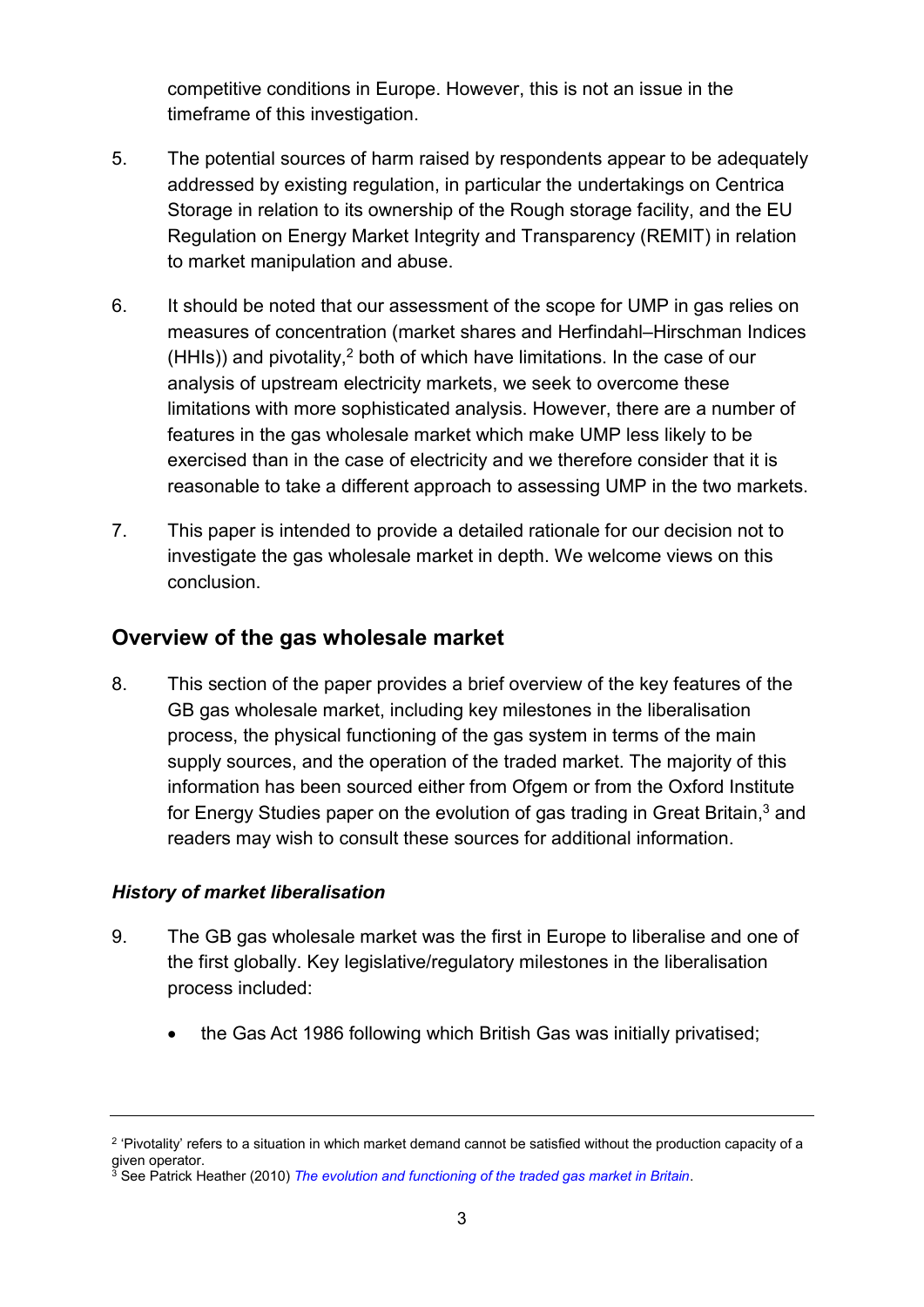- the Gas Act 1995, which set out a timetable for full opening of the market to competition, including the residential sector which was not originally envisaged at the time of privatisation. The Gas Act 1995 also established the basic regulatory framework via the licensing system for gas transporters, gas shippers and gas suppliers;
- the Uniform Network Code (1996), which set out the rules and procedures for third party access (TPA) to the GB pipeline network and introduced a regime of daily balancing. The Uniform Network Code created the national balancing point (NBP), which is a virtual point on the gas network where gas shippers (wholesalers) nominate their buys and sells and where National Grid Gas (NGG), the System Operator, balances the system on a daily basis; and
- the Review of Gas Trading Arrangements (1999), which introduced the on-the-day commodity market (OCM) for spot trading and gas balancing, allowing parties to balance their own positions up to 3.45pm on each day, after which NGG takes over and becomes the counterparty to all remaining trades for the day.
- 10. While there have of course been many subsequent changes to gas regulations via gas licences and the Uniform Network Code, a striking feature of the gas wholesale market by comparison with the electricity market is the high degree of regulatory stability since the market was liberalised. The basic NBP regulatory framework remains largely intact and has formed the basis for a liquid traded market as will be discussed further below.

# *Physical supply sources*

- 11. Physically, the GB gas system has some of the most diverse supply sources in Europe, with gas being supplied onto the NBP from:
	- fields on the UK continental shelf (UKCS) and the Norwegian continental shelf (NCS), via pipelines;
	- global gas fields, for example in the Middle East, via import terminals for LNG; <sup>4</sup> and

<sup>4</sup> LNG is transported in specialised container ships and then regasified prior to being input into the network.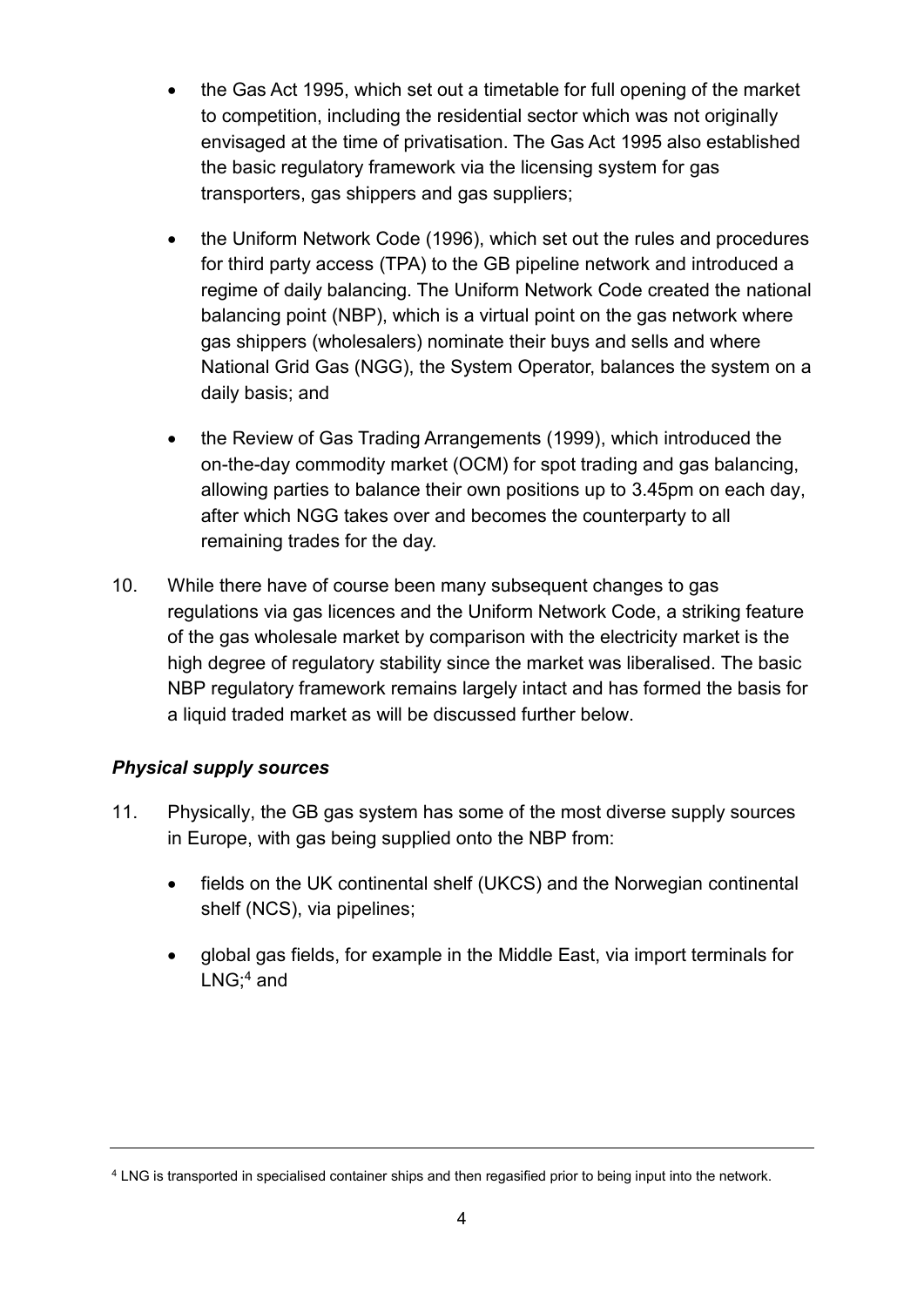- the mainland European gas pipeline network via interconnector pipelines that connect Bacton in the UK with Zeebrugge in Belgium (the IUK  $5$ pipeline) and Balgzand in the Netherlands (the BBL $6$  pipeline).<sup>7</sup>
- 12. Gas storage also plays a critical role in managing variation in gas demand, in particular the seasonal swing between winter and summer, which is much more pronounced for gas than it is for electricity. Gas storage facilities are typically described as being 'long range' (LRS), 'medium range' (MRS), or 'short range' (SRS) depending on their capacity and the speed with which they empty and refill. By far the largest facility in GB is the Rough storage facility which is owned and operated by Centrica Storage, under regulatory undertakings imposed by the Competition Commission (CC).
- 13. Figure 1 below, provided by Ofgem, shows the supply sources used to meet demand on days that saw 80 to 100% of peak winter demand, in the years 2009/10 to 2012/13. It can be seen that the UKCS and NCS are the two largest supply sources and effectively operate as 'baseload' (ie their flows do not vary much over the course of the year), although UKCS supply is trending downwards over time as the UKCS is depleted. Swing is provided by storage and to a lesser extent by LNG and pipeline flows from mainland Europe (IUK and BBL).

<sup>5</sup> Interconnector (UK).

<sup>&</sup>lt;sup>6</sup> The Balgzand Bacton Line.

 $7$  The IUK pipeline is bidirectional (ie it can flow either way depending on contractual positions and/or price differentials between the UK and Europe) while the BBL pipeline flows one way from the Netherlands to the UK.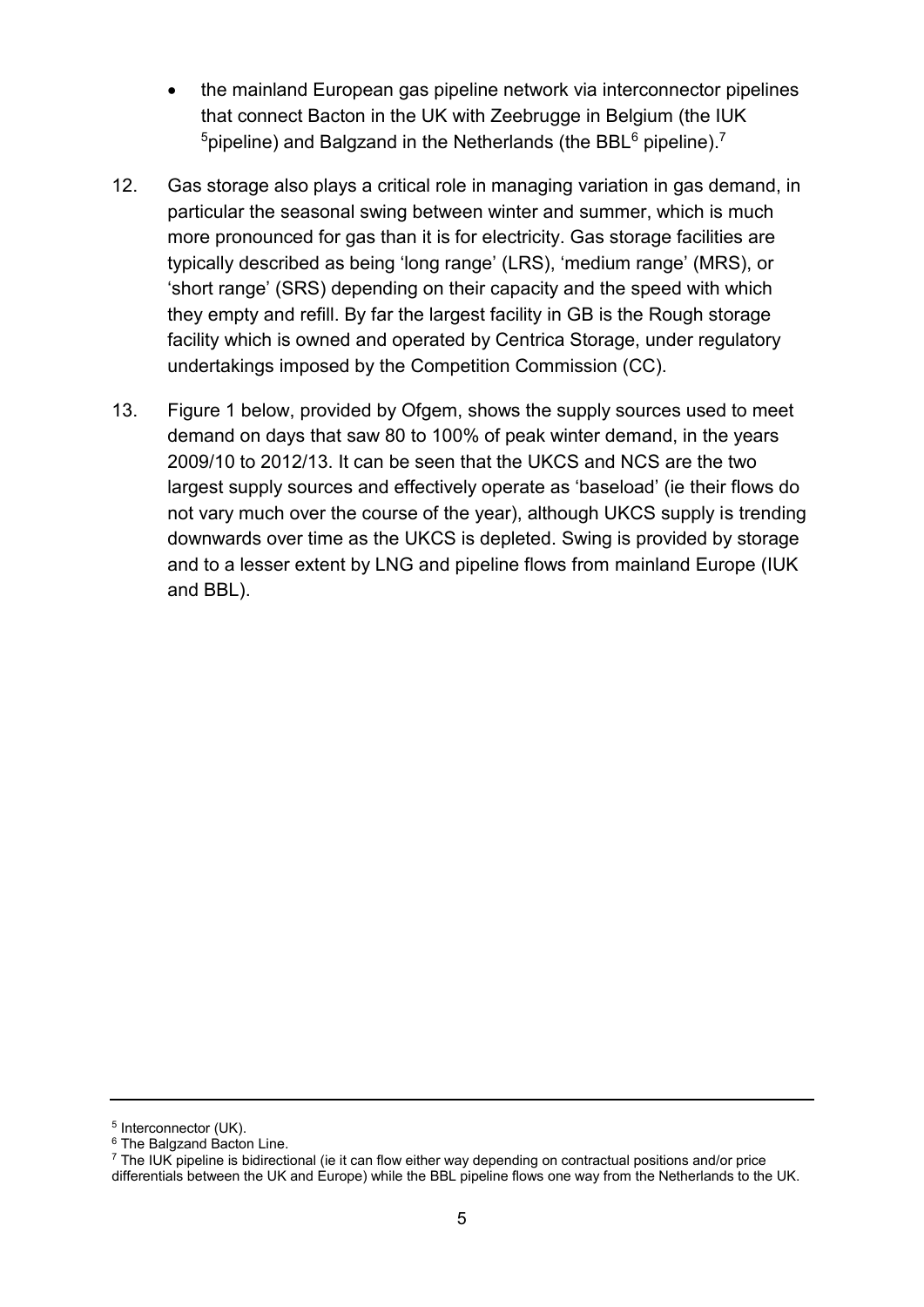# FIGURE 1



# **Supply sources used to meet high demand**

Source: Ofgem.

14. According to Ofgem, there is a rough 'merit order' in gas which might look something like Figure 2 below. In recent years the highest cost gas has typically come via the interconnectors with mainland Europe and from LNG. Baseload gas typically comes from the UKCS and Norway. The value of storage varies over the year, with withdrawals becoming more viable in the winter, but the value of storage determined by the difference between the summer price of gas and the winter price*.* It is more difficult to draw up a precise merit order in the gas wholesale market that it is in the electricity wholesale market.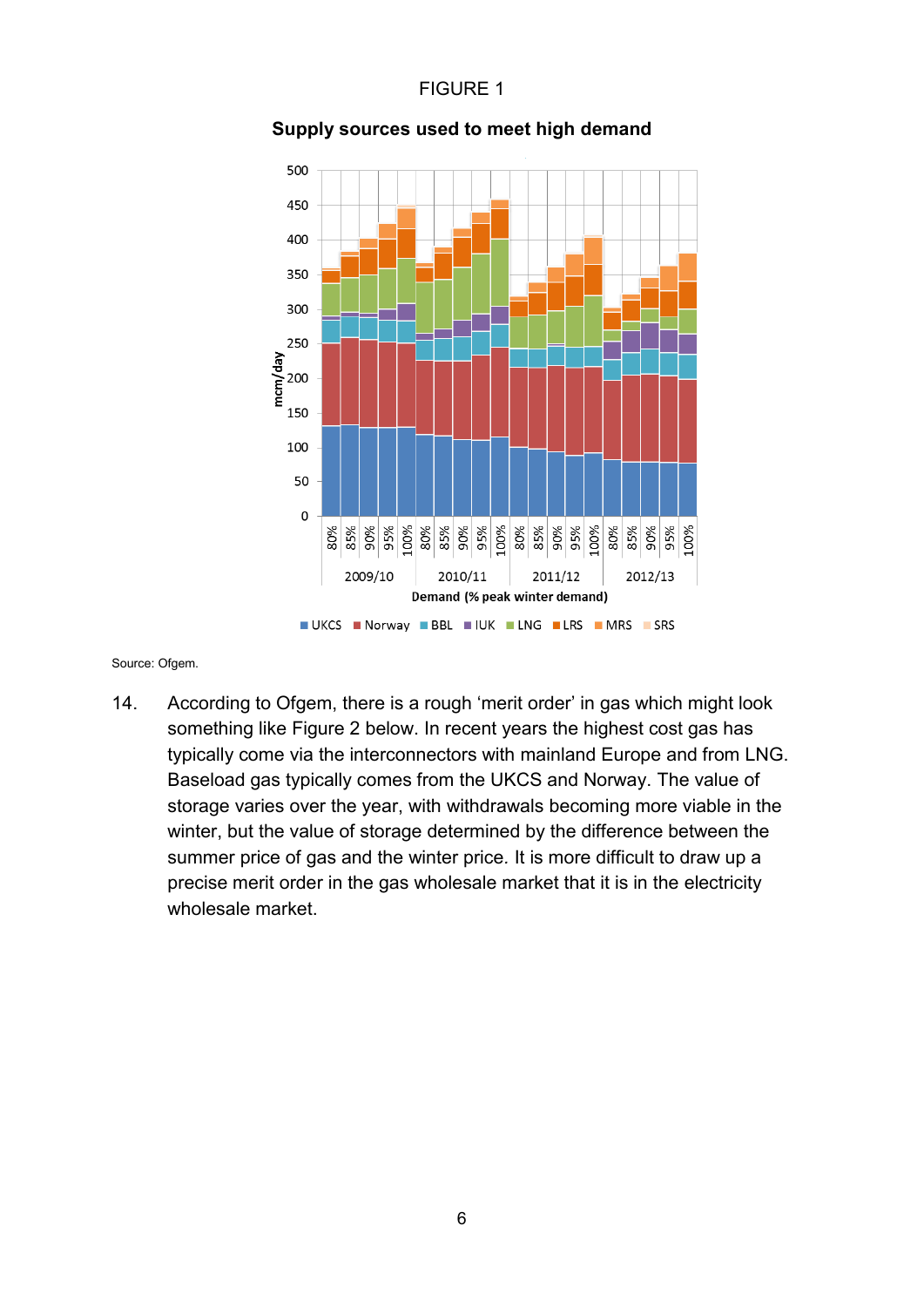# FIGURE 2

# **Relative cost of wholesale gas sources**



#### Source: Ofgem.

15. It should be noted that in carrying out our assessment of the gas wholesale market, we have not attempted to examine issues related to the structure and performance of the gas market in mainland Europe, although the UK market is exposed to these through the interconnectors. We recognise that there are concerns that have been raised regarding mainland European gas markets, such as the linking of gas contracts to oil prices and the current high level of dependence on Russian gas supplies. The issues around the structure and competitiveness of EU gas markets will become more important to the UK in a 15 to 20 year horizon assuming that dependence on imports grows.

# *Overview of the traded market*

- 16. The NBP evolved rapidly as a trading hub for UK and European gas following the introduction of the Network Code in 1996 and the subsequent development by an industry working party in 1997 of a standardised trading contract known as the Short Term Flat NBP Trading Terms and Conditions (or NBP '97 for short) which is still in widespread use today.
- 17. As in the electricity wholesale market, the most common form of gas trading consists of bilateral over-the-counter (OTC) trades (which in gas are based on the NBP '97 contract described above), which are conducted in 'clips' or multiples of 25,000 therms per day in one of several clearly defined time periods (eg day, month, season). OTC deals are normally traded via brokers, in the past over the phone, but now predominantly online.
- 18. OTC contracts are bilateral contracts for physical delivery. In addition to physical contracts, bilateral financial swap contracts are also traded in the gas wholesale market although they are much less widely used. Financial swaps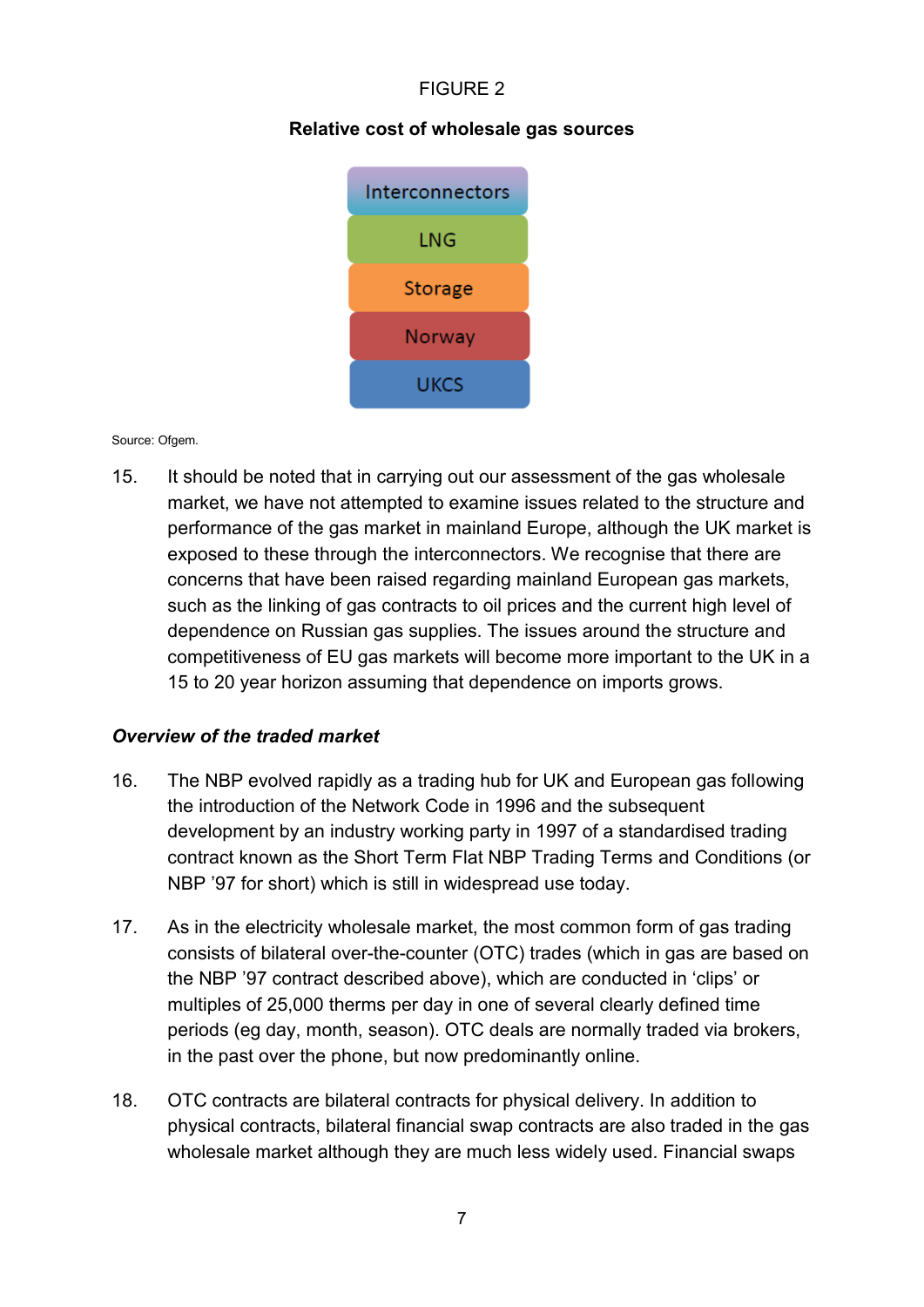are a mirror of the physical trade but use an index at maturity to work out the payment due based on the difference between the contract price and the reference outturn price.

Futures exchange and cleared trades are another route to market for traded gas, in which a clearing house acts as the central counterparty and financially guarantees all of the executed trades. The gas futures exchange in Great Britain is operated by Intercontinental Exchange (ICE), which now also operates the gas OCM via ICE Endex.<sup>8</sup> Trading volumes on the ICE gas futures exchange have grown steadily, and during winter 2009/10 reached a record share of around 30% of the overall volumes of gas traded at the NBP.

- 19. The OCM is the spot and balancing market for natural gas in the UK. It is an anonymous cleared exchange and therefore eliminates counterparty risk, as for the ICE futures exchange. NGG's balancing trades for the day are used to set cash-out prices for any shipper imbalance volumes which remain following the close of trading.
- 20. Finally, 'old-fashioned' bilateral contracts (ie non-standardised contracts where all terms and details are individually negotiated between the two parties on a bespoke basis) are also still used in the gas wholesale market, predominantly for longer-term deals such as a long-term supply agreement to a combined-cycle gas turbine (CCGT) power station or large industrial user.

# <span id="page-9-0"></span>**Theories of (no) harm set out in the issues statement**

- 21. As set out in the issues statement, the CMA's initial position on the gas wholesale market was that it appeared to be functioning well and that there were no obvious competition problems that suggested we should pursue further work in this area.
- 22. The majority of respondents to the issues statement either explicitly supported our position on the gas wholesale market or made no comment on the position. Of those who did not agree with the position, five respondents gave general reasons for disagreeing, such as the need to review all aspects of the market in order to restore trust, the relevance of the gas market as a comparator to electricity, or the importance of gas as a fuel source for electricity generation. Only four respondents set out specific theories and/or evidence of harm in the gas wholesale market as follows:
	- Utility Warehouse stated that Centrica might enjoy a significant competitive advantage through its dominant position in gas storage, and

<sup>8</sup> See the [ICE](https://www.theice.com/index) and [ICE Endex](http://www.iceendex.com/) websites.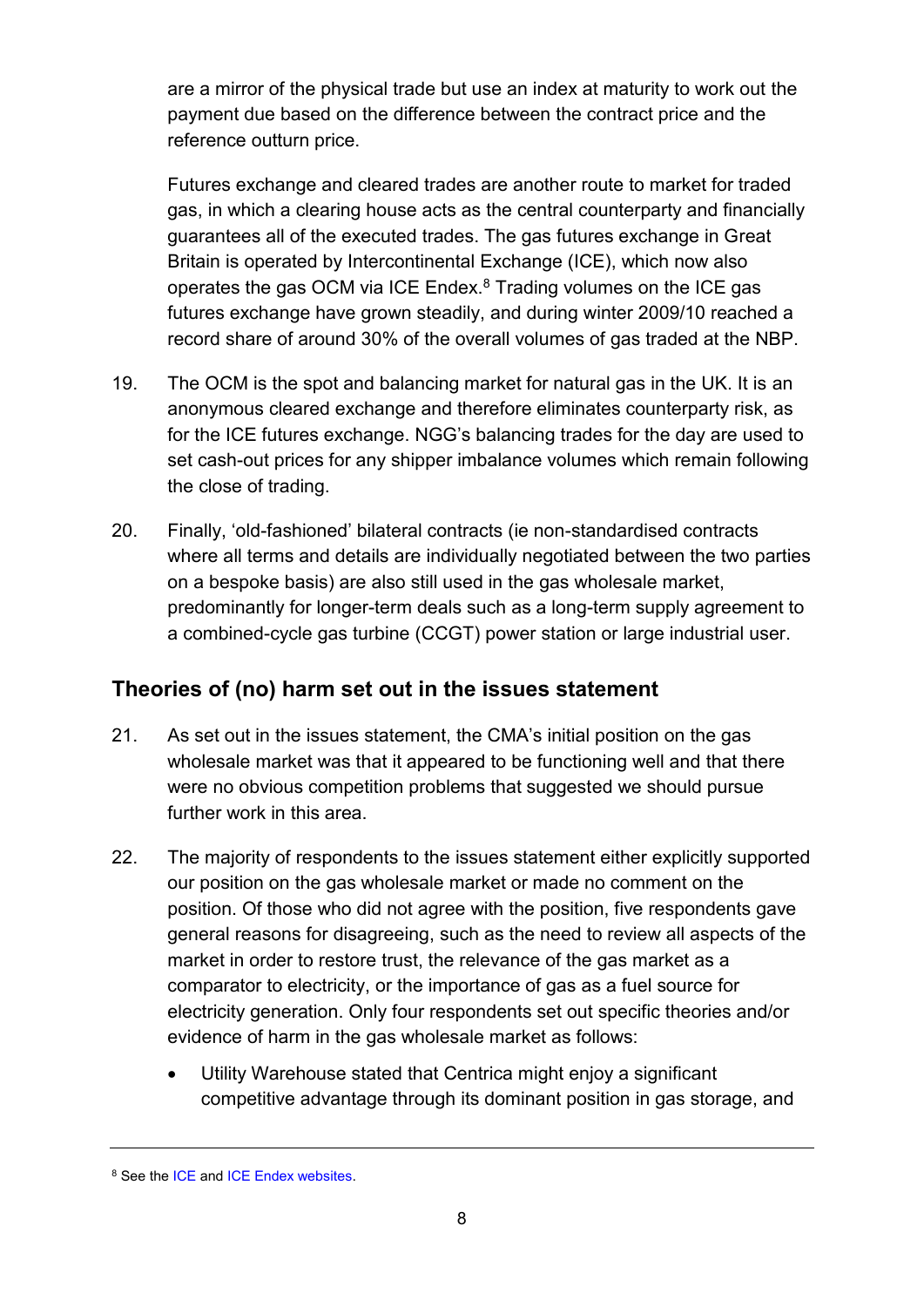that independent suppliers might have difficulty renting storage capacity on reasonable terms – although the company acknowledged that it had not attempted to rent capacity itself since 2005.

- Ecotricity mentioned incidents of market manipulation in the gas market such as the St Fergus and Bacton scandal in 1999.
- Which? stated that the processes used to gather and publish gas wholesale market data by price reporters were vulnerable to manipulation, often relying on human reporting rather than transactional data, leading to uncertainty regarding price integrity.
- An independent energy consultant stated that gas transmission was not inherently a natural monopoly and that investment in gas transmission pipeline capacity could be delivered via a market-based model as in the US rather than on a regulated monopoly basis.
- 23. The remainder of this paper will discuss firstly the evidence in support of the position set out in the issues statement, ie that the gas wholesale market is working well and does not represent a source of harm to energy consumers, and secondly any evidence against the position, focusing in particular on the potential sources of harm mentioned by respondents to the issues statement

# <span id="page-10-0"></span>**Evidence supporting approach on theories of harm set out in the issues statement**

- 24. In this part of the paper we review evidence on the following with respect to the GB gas wholesale market:
	- *(a)* the potential for UMP;
	- *(b)* barriers to entry;
	- *(c)* liquidity;
	- *(d)* vertical integration; and
	- *(e)* balancing market performance.

Comparisons are made with the GB electricity wholesale market and/or with gas wholesale markets in other countries, wherever possible and relevant.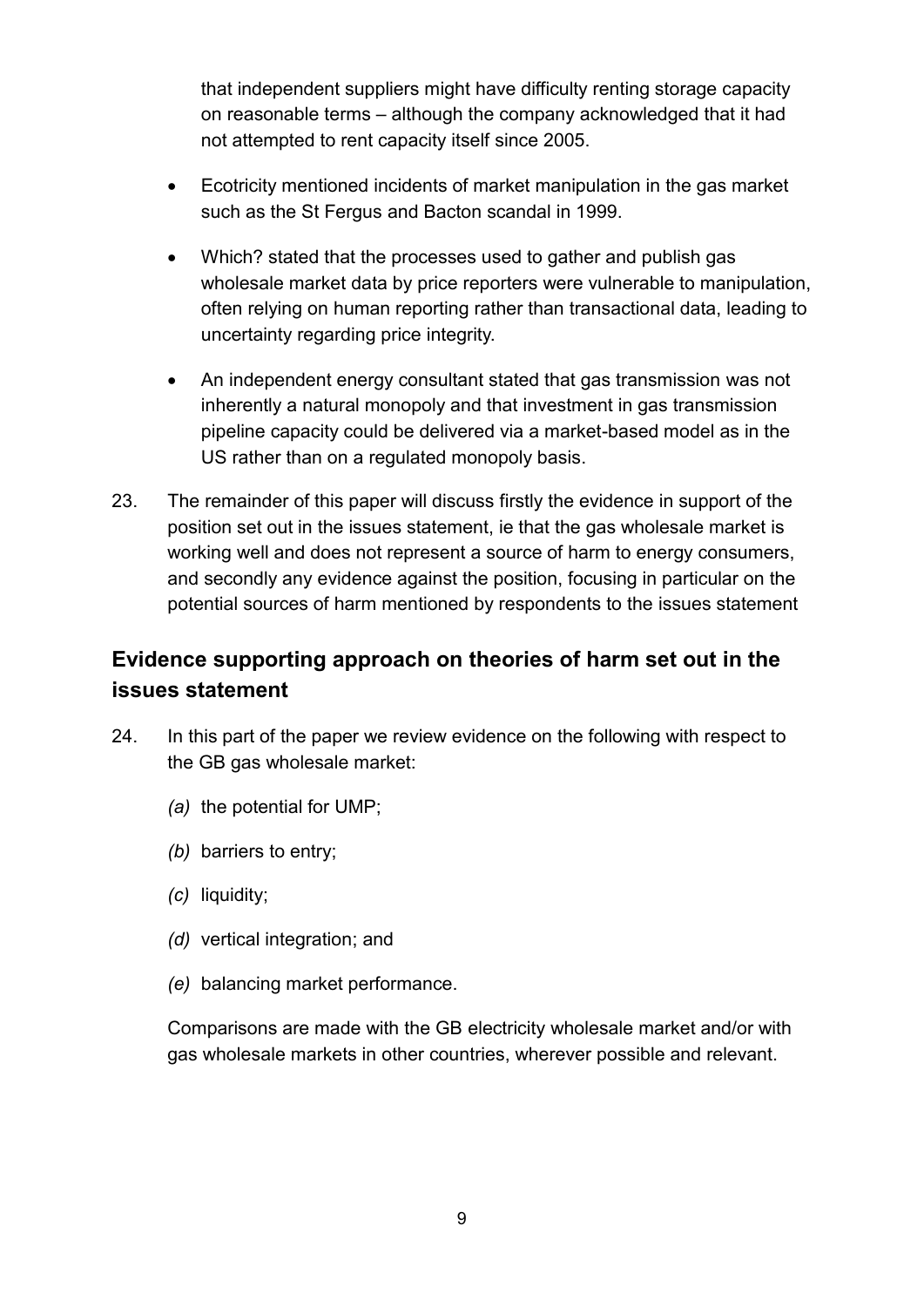# *Potential for unilateral market power*

25. Ofgem has provided us with analysis of market shares and HHIs for the gas wholesale market, looking both at overall gas supply and at flexible gas only. This analysis is shown in Figures 3 and 4 below. It can be seen that regardless of which market definition is used, the gas wholesale market appears to be relatively unconcentrated based on market shares and HHIs, suggesting limited scope for exercising UMP.

# FIGURE 3

# **Market shares of upstream GB gas supply, 2012/13**

 $\sqrt{3}$ 

Source: [ $\le$ ]. Note:  $\sqrt{\infty}$ ].

# FIGURE 4

# **Market shares of flexible GB gas capacity under different market definitions of flexibility, <sup>9</sup> 2012/13**

 $\llbracket\%$ 

Source: [ $\ll 1$ Note:  $[%]$ .

- 26. Another metric used by Ofgem to assess the scope for UMP is pivotality analysis. This looks at the supply capacity held by a given player in the wholesale market, and assesses whether demand could be met in all relevant periods (eg each day, week, month, quarter and season) if that supply capacity were not available. Different sensitivities are modelled on both the supply side (looking at the impact of infrastructure outages, specifically the loss of the IUK interconnector and the Milford Haven landing terminal) and the demand side (varying the weather profile used in the analysis using four different weather profiles ranging from mild, based on the 2011/12 winter profile, to 'extreme cold', which is a 1-in-50 winter).<sup>10</sup>
- $27.$   $\sqrt{81}$ .
- 28. [※].

 $^9$  [ $\ll$ ].

<sup>&</sup>lt;sup>10</sup> Specifically, the four profiles used by Ofgem are: mild – 2011/12 weather profile; cold – 2012/13 weather profile; very cold – 2010/11 weather profile; extreme cold – 2011/12 weather profile uprated to a 1-in-50 winter. More detail on the methodology used in Ofgem's pivotality modelling can be found in Appendix 4 of Ofgem's recent assessment of [Storengy UK Ltd's application for a minor facilities exemption](https://www.ofgem.gov.uk/ofgem-publications/86471/stublachphase2mfe-consultation.pdf) for Stublach phase 2.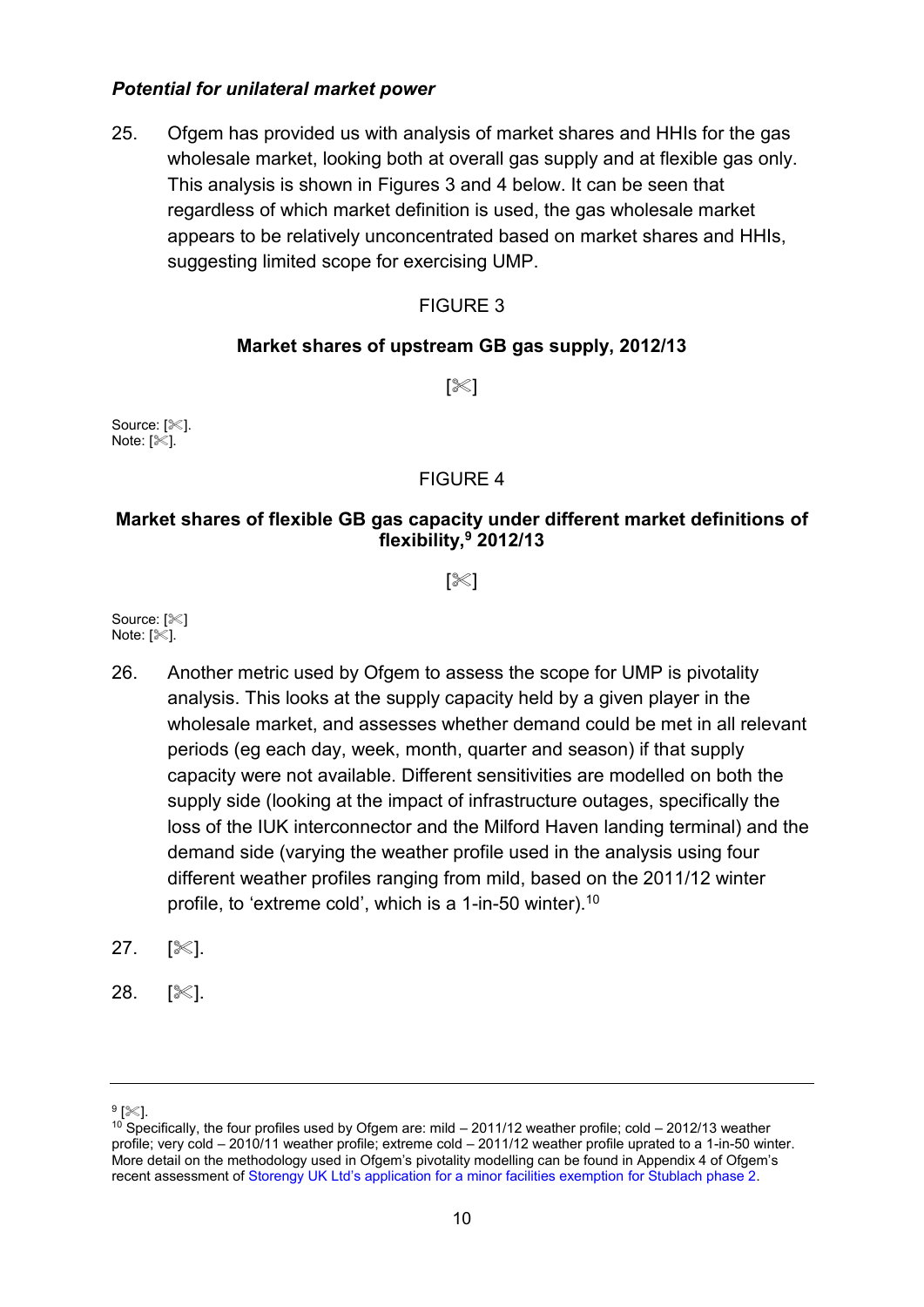- 29. Caution must be exercised in interpreting the sort of pivotality evidence that Ofgem adduces to conclude that there are low risks of upstream UMP. Gas, like electricity, is a market that is characterised by peak demand pricing patterns. These are markets in which prices will sometimes rise to very high levels, and that must sometimes rise above the short-run marginal cost of the marginal producer in order to create the necessary incentives for marginal producers to invest in capacity. In periods when demand must be curtailed to meet available supply (when the capacity constraint is binding), by definition every producer is pivotal. There is therefore no surprise in the finding that in some very severe winters, the largest producer is pivotal – there will always be some severity of winter that leads to concerns that prices will exceed shortrun marginal costs under a pivotality criterion.
- 30. The expected evolution of peak demand and supply is shown in Figure 5, taken from National Grid's Ten Year Statement in its Slow Progression scenario (in which gas demand is highest). While the graph shows that there is no risk of being short of capacity, it is also clear that an upstream importer or UKCS producer could quite easily tip the system into needing storage near peak times.

### FIGURE 5

#### 800 Actual Scenario 700 800 500 **Camp** 400 300 200 100  $\theta$ š š **SIG** Ë 2682 ē g ğ

#### **Peak GB gas supply and demand, 2000–2035**

**Figure 2.5D** 2013 Peak Supply - Slow Progression Source: National Grid

Source: National Grid.

Import Capacity UKCS Storage Capacity - Peak Demand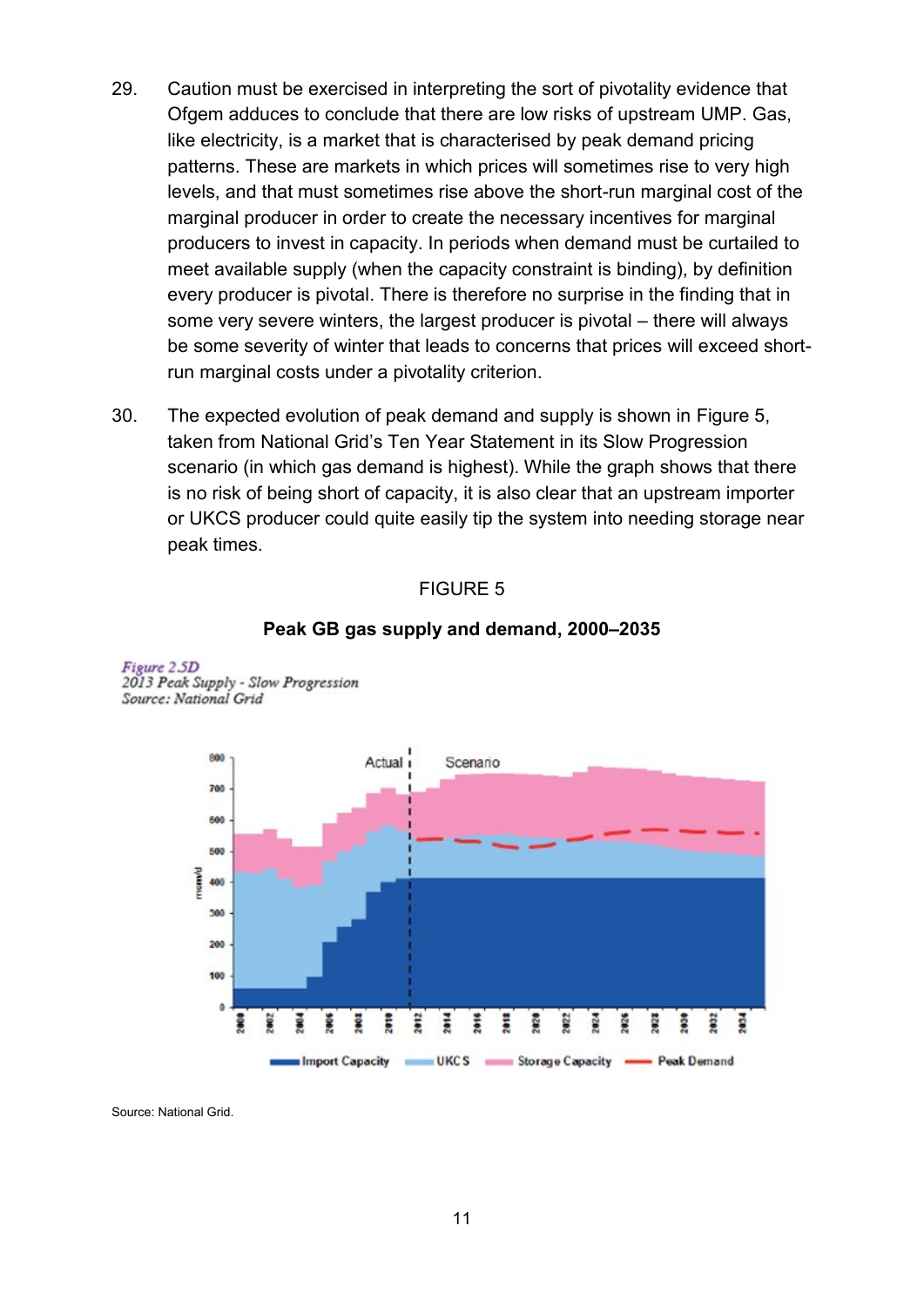31. We have put more weight on Ofgem's analysis in assessing the potential for the exercise of UMP in gas than in electricity. The reason for our different treatment of the two markets is set out in Table 1 below. There are a number of features in the gas market that make UMP less likely to be exercised than in the electricity market.

#### **Table 1: Reasons for differing treatment of UMP in gas versus electricity**

| Gas market feature                                                                                   | Implication                                             |
|------------------------------------------------------------------------------------------------------|---------------------------------------------------------|
| Demand and price peaks are less frequent                                                             | Less frequent opportunity to exercise UMP.              |
| Upstream concentration is lower.                                                                     | Less incentive to exercise UMP.                         |
| Imports have fewer constraints.                                                                      | Upper bound for gas prices set by LNG import<br>prices. |
| There is more storage capacity.                                                                      | Storage provides an upper bound for gas prices.         |
| Demand is more elastic.                                                                              | Less incentive to exercise UMP.                         |
| No worries about input foreclosure (except Rough storage,<br>where undertakings remedy the problem). | No vertical aspects of exercise of UMP.                 |

Source: CMA analysis.

- 32. Despite these features, strategically withholding gas supplies during cold winters might still have the effect of raising wholesale prices.  $[\mathcal{K}]$ .
- 33. We believe that taken together, the Ofgem analysis, the features of the gas market and the absence of industry complaints suggest that the likelihood of identifying problematic behaviour is low.

# *Barriers to entry*

- 34. There is considerable uncertainty regarding the future trajectory of gas demand and supply in light of issues such as the transition to renewable sources of energy, energy efficiency, the depletion of UKCS and NCS supplies and the development of shale gas. In its work on Future Energy Scenarios, National Grid has modelled four scenarios for the supply/demand mix to 2035,<sup>11</sup> while its 2014 Ten Year Statement for the gas transmission network contains four scenarios<sup>12</sup>
- 35. In all the 2014 Future Energy Scenarios, UKCS gas is assumed to continue declining as a supply source; in the two 2013 Future Energy Scenarios, the NCS supplies to the UK are also assumed to decline by 2035.<sup>13</sup> This raises the question of whether the gas market can be expected to respond

<sup>12</sup> National Grid (2014) *[Gas Ten Year Statement 2014](http://www2.nationalgrid.com/UK/Industry-information/Future-of-Energy/Gas-Ten-Year-Statement/)*.

<sup>11</sup> National Grid (2014) *[UK Future Energy Scenarios: UK gas and electricity transmission](http://www2.nationalgrid.com/uk/industry-information/future-of-energy/future-energy-scenarios/)*. The four scenarios are termed Gone Green, Slow Progression, No Progression, and Low Carbon Life.

<sup>13</sup> National Grid (2013) *[National Grid's UK Future Energy Scenarios 2013](http://www2.nationalgrid.com/mediacentral/uk-press-releases/2013/national-grid-s-uk-future-energy-scenarios-2013/)*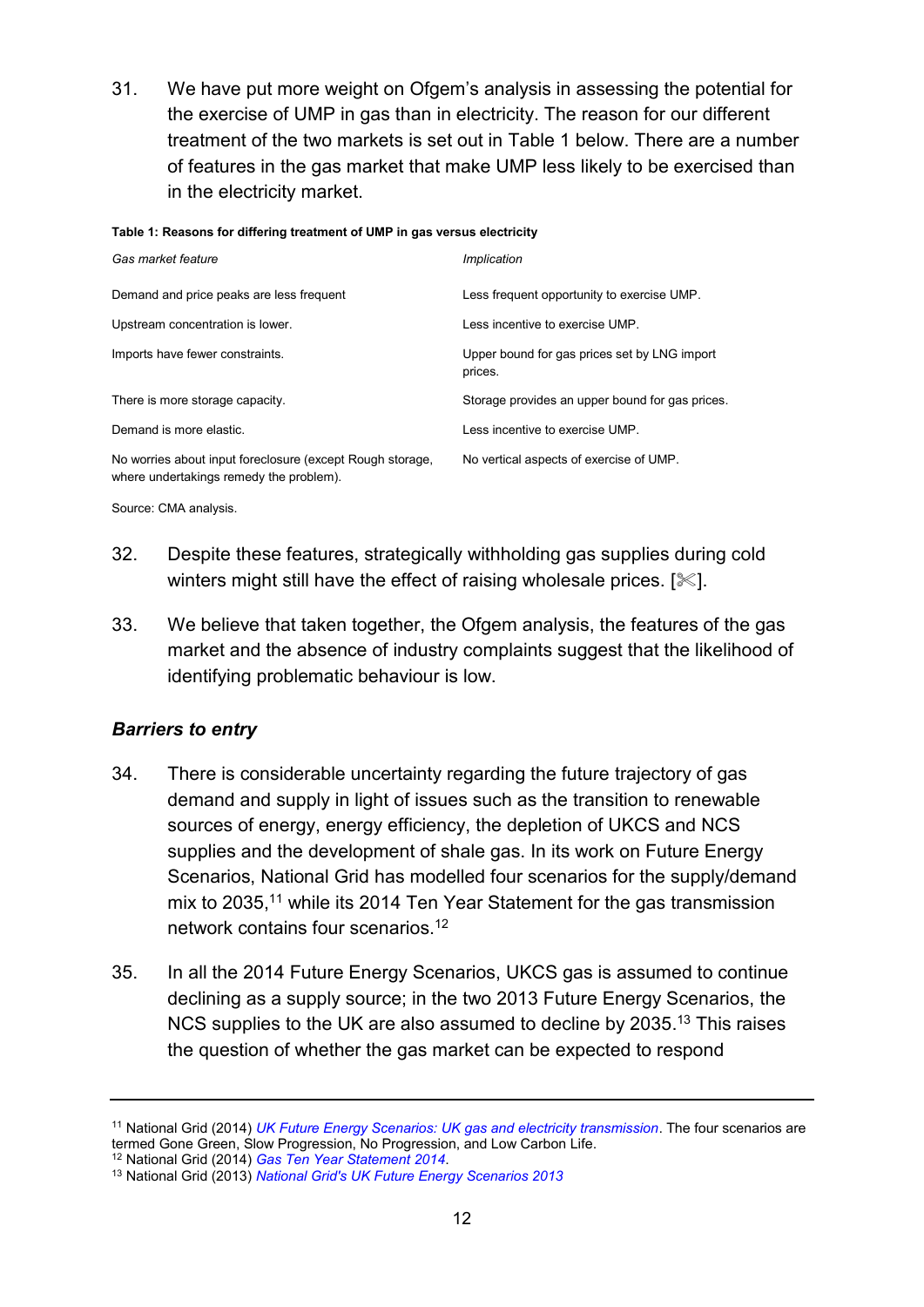competitively by bringing other sources of supply on stream, or whether there could be barriers to entry or expansion that would prevent such a response and hence increase the likelihood of competition problems in the market in future. (There is also the question of whether, even if new supply sources do come on stream, the changes in the supply mix may affect levels of concentration in the market and hence the scope for exercising market power.)

- 36. Potential new sources of supply modelled by National Grid include additional LNG capacity, coal bed methane (CBM) and biomethane, and shale gas. Of these, the greatest uncertainty relates to shale gas, given that no wells have yet been drilled beyond the exploration and testing stage. National Grid based its 2013 Future Energy Scenarios projections on a 2013 report by the Institute of Directors, <sup>14</sup> and used a very wide spread of shale projections ranging from no successful development in the No Progression scenario through to a peak of 32 bcm/year in the Low Carbon Life scenario.
- 37. Figure 6 shows the evolution of the supply mix and import dependency under the four 2014 Future Energy Scenarios. Both overall gas demand and import dependency are highest in the No Progression scenario, in which there is assumed to be no money to spend on developing lower carbon options, limited further development of the UKCS, no shale gas and very little biomethane. The shortfall in domestic supply is met through imports from mainland Europe and LNG. Even under this scenario however, National Grid states that the additional imports 'could all be handled with the UK's existing LNG and pipeline infrastructure, though the amount of gas required may attract development of new import capacity'.<sup>15</sup>

<sup>14</sup> Institute of Directors (2013) *[Infrastructure for business: getting shale gas working](http://www.iod.com/influencing/policy-papers/infrastructure/infrastructure-for-business-getting-shale-gas-working)*.

<sup>15</sup> National Grid (2014) *[UK Future Energy Scenarios: UK gas and electricity transmission](http://www2.nationalgrid.com/uk/industry-information/future-of-energy/future-energy-scenarios/)*, p188.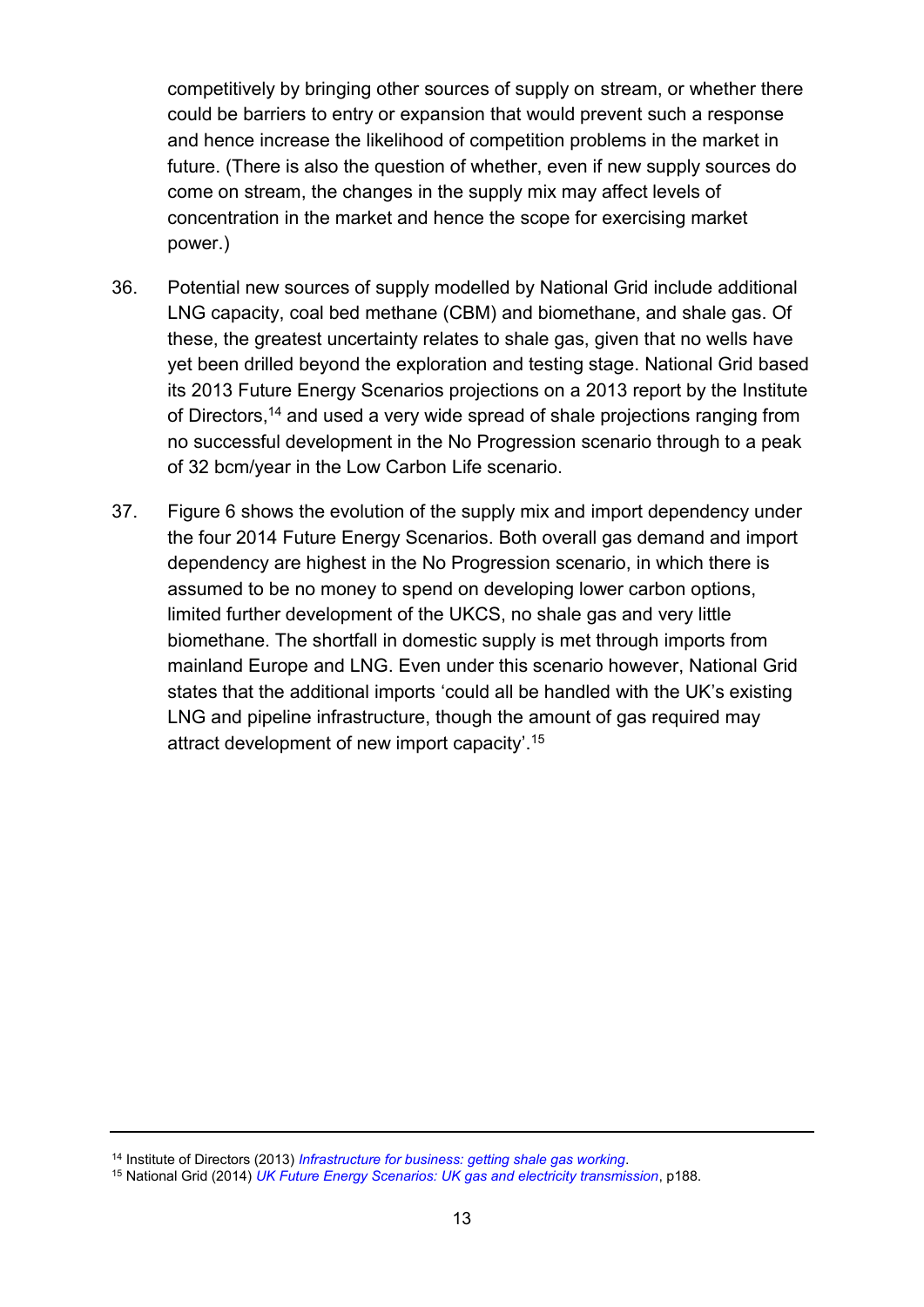# FIGURE 6

# **Supply mix and import dependency to 2035, National Grid Future Energy Scenarios**



Source: National Grid.

- 38. Given that current supply capacity appears to be sufficient to meet forecast needs to 2035 even under National Grid's highest scenario for future gas use and import dependency, it is perhaps not surprising that there are currently no gas import projects under construction in the UK. However, National Grid's Ten Year Statement does list four proposed import projects at present, all of them LNG terminals, with a combined capacity of  $30+$  bcm.<sup>16</sup> Planning approval has been granted for one of these (Norsea LNG) but development is currently on hold, while a second (Amlwch) has received planning approval onshore. National Grid notes that this list is not exhaustive and that other import projects have at times been detailed in the press.
- 39. In relation to gas storage, the Ten Year Statement lists two projects currently under construction – Hill Top Farm and Stublach – with a combined capacity of 0.3 bcm (total existing UK storage capacity is 4.6 bcm). A further seven storage projects are currently at the proposal stage, with a combined capacity

<sup>16</sup> See National Grid (2014) *[Gas Ten Year Statement 2014](http://www2.nationalgrid.com/UK/Industry-information/Future-of-Energy/Gas-Ten-Year-Statement/)*, Appendix 2, Table A2.4B.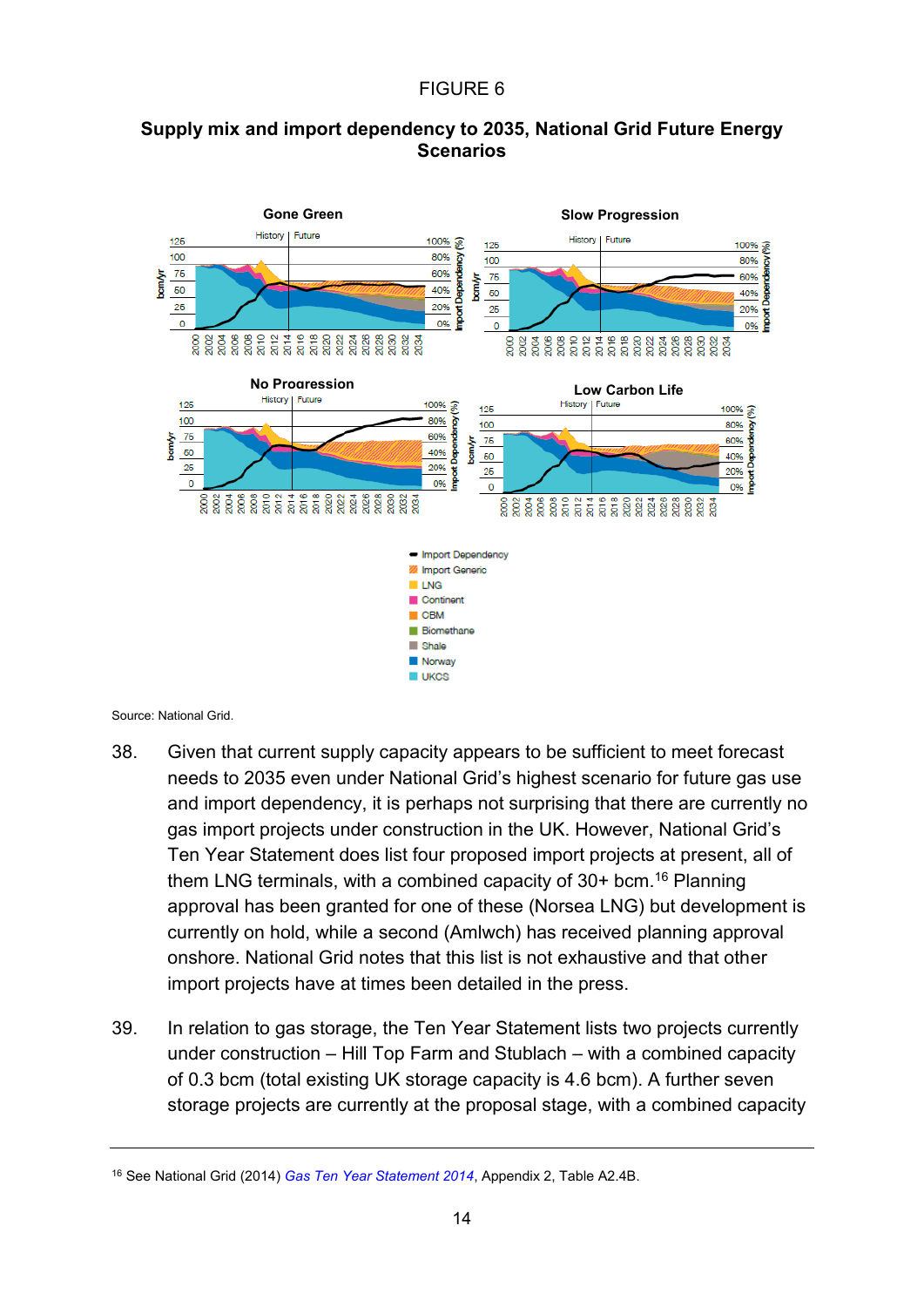of 7.5 bcm, almost double the UK's existing capacity. All of these projects bar one have already been granted planning permission, although final investment decisions have not yet been taken. Furthermore, it should be noted that none of the storage projects currently under construction or proposed are operated by Centrica Storage, which owns the majority (75%) of storage capacity in the UK at present and is regulated via undertakings agreed with the CC.<sup>17</sup> Hence, if these storage projects go ahead it should reduce concentration levels in the relation to ownership of gas storage.

40. In summary, there do not appear to be any material barriers to entry for either new gas import capacity or gas storage capacity that would indicate a likely emergence of competition problems in the wholesale market in the future. In fact, given that the share of supply accounted for by the largest upstream supplier (Norway's Statoil) is forecast to decline under most scenarios and that any new LNG or pipeline import capacity would be subject to regulations on TPA,<sup>18</sup> it seems more likely that concentration levels in upstream gas supply would fall rather than rise. Similarly, the current proposals for new gas storage facilities would, if completed, reduce concentration of ownership by Centrica Storage, and these facilities would also be subject to TPA regulations.

# *Liquidity*

41. Evidence obtained from Ofgem – shown in Figures 7 and 8 below – indicates that gas market liquidity has grown fairly steadily since deregulation in 1998, albeit with some temporary dips following market shocks (such as the failures of Enron and TXU Europe in the early 2000s, and the global financial crisis in 2008-09).<sup>19</sup> Figure 7 shows that the churn ratio of traded gas volumes to physical volumes has fluctuated between 15 and 45 in recent years, following a seasonal pattern with lower churn in the winter months. (One rule of thumb that has been suggested is that markets are 'mature' if they have a churn rate of ten or greater.<sup>20</sup>)

<sup>17</sup> The CC undertakings on Centrica Storage are discussed further in paragraphs 57–58 below. Note that on a measure of deliverability rather than capacity, Centrica owns approximately 30% of the GB total.

<sup>&</sup>lt;sup>18</sup> Providers of interconnector pipelines, storage facilities and LNG import terminals are subject to TPA regulations under European legislation, although they may apply for exemptions from the TPA requirements. Exemption applications are considered by Ofgem on a case-by-case basis. For more detail on the exemption process and past Ofgem decisions, see [Third party access exemptions.](https://www.ofgem.gov.uk/gas/wholesale-market/market-efficiency-review-and-reform/third-party-access-exemptions)

 $19$  The two figures do not measure churn in identical ways. Figure 8 is the better absolute measure.

<sup>20</sup> Patrick Heather (2010) *[The evolution and functioning of the traded gas market in Britain](http://www.oxfordenergy.org/wpcms/wp-content/uploads/2010/11/NG44-TheEvolutionandFunctioningOfTheTradedGasMarketInBritain-PatrickHeather-2010.pdf)*, Oxford Institute for Energy Studies.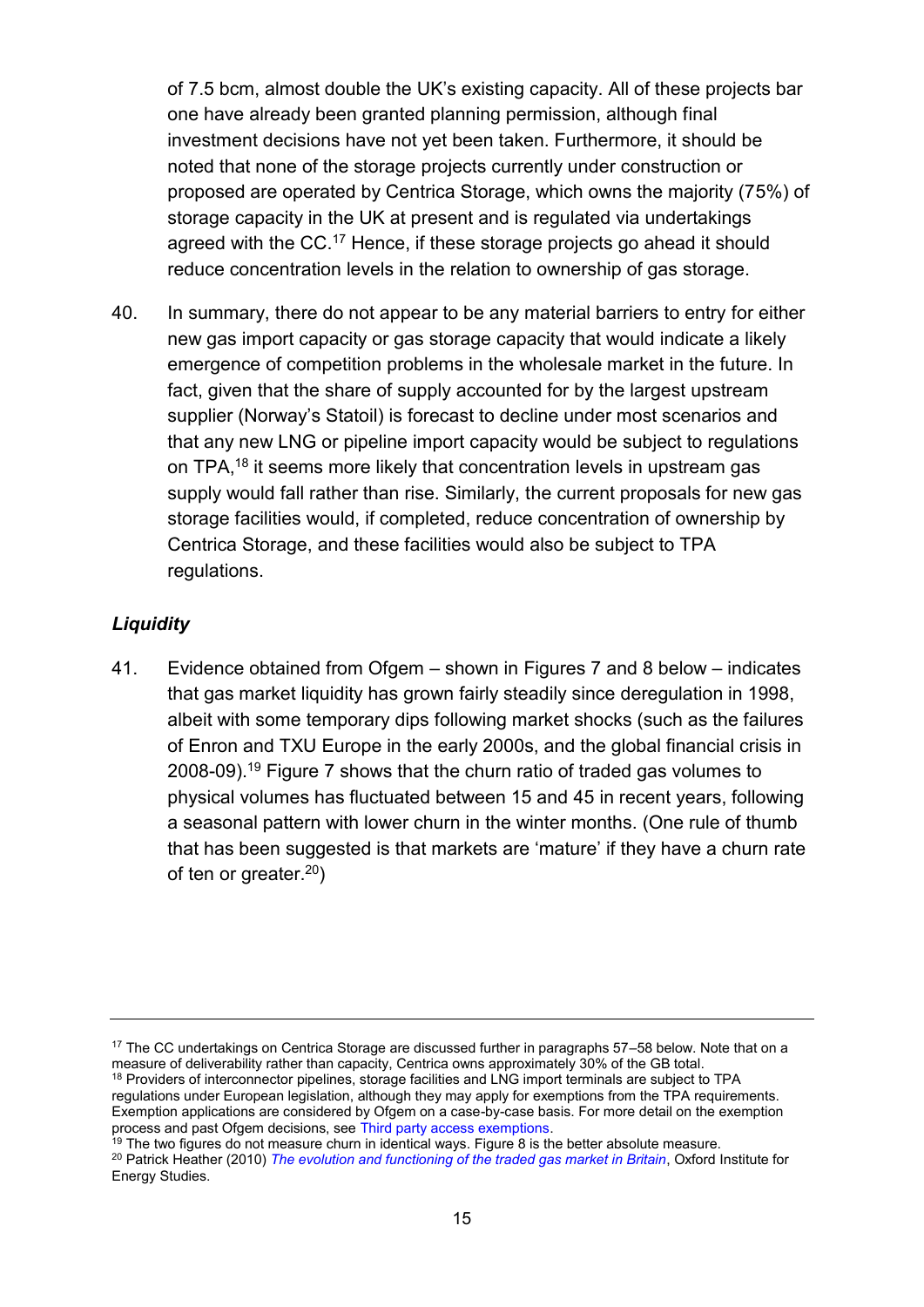# **GB gas wholesale market churn, 1998–2009**

 $[\%]$ 

#### Source: [ $\ll$ ].

42. Indicators of liquidity in the gas wholesale market also compare well with gas markets in other countries, and with electricity markets (both GB and abroad). [FIGURE](#page-17-0) 8 shows that the churn ratio at the NBP has generally been above that at mainland Europe's main gas trading hub in the Netherlands, although in the first quarter of 2014 the churn ratio at TTF exceeded that at the NBP. The number of trading parties participating in the NBP market is also higher than at TTF, although the gap has been narrowing over time.

# FIGURE 8

# <span id="page-17-0"></span>**Churn and number of trading parties – Britain (NBP) and Netherlands (TTF)**

[ $\ll$ ]

Source: [ $\ll$ ].

43. Bid–offer spreads are another common measure of market liquidity. Figure 9 shows spreads for seasonal gas products at the NBP since 2011. As a possible benchmark, the market-making obligations under Ofgem's Secure and Promote licence conditions require certain firms to post bids and offers with a maximum spread of between 0.5% and 1%, depending on the product, and 0.6% for the only product Ofgem mandates as far ahead of delivery as season +4.<sup>21</sup> The spreads observed in gas for at least four seasons ahead (ie over two years from the time of purchase to start of delivery) have been, on average, below 0.5% during this period, and even nine seasons ahead they have been below 1%.

<sup>&</sup>lt;sup>21</sup> See the liquidity working paper.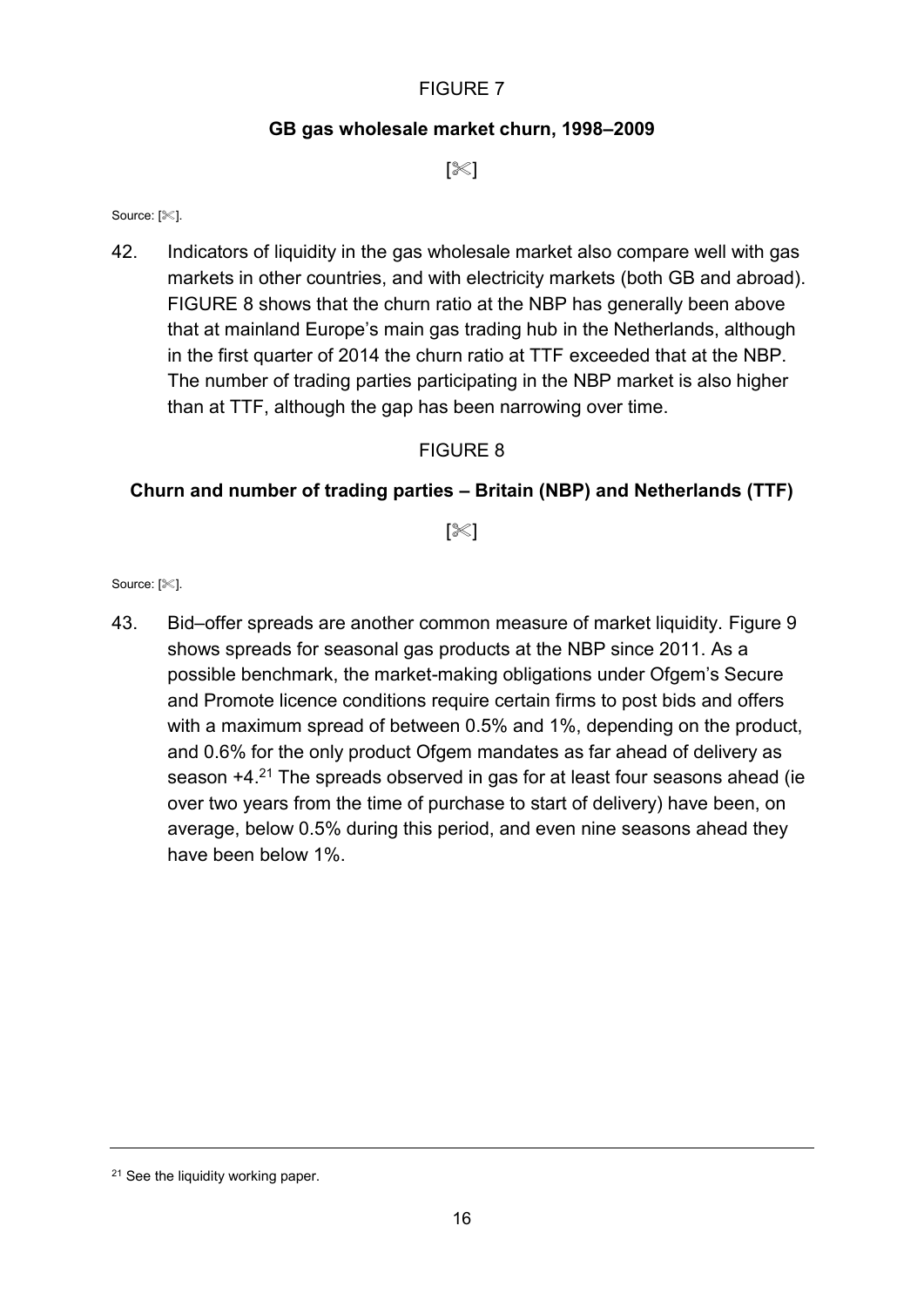### FIGURE 9



**Bid–offer spreads for gas (seasonal products)**

Source: ICIS Heren price assessment data, CMA analysis. Note: Average spreads by quarter based on data for every weekday (not weighted).

- 44. We asked parties whether they saw limited liquidity in any gas market products. The general view was that liquidity is good in the gas market. This opinion was held by both the Six Large Energy Firms and independents. E.ON said that gas liquidity in GB was strong compared to other European markets. Several parties said that liquidity was lower towards the end of the curve (ie further ahead of delivery).
- 45. In the initial CMA financial and trading questionnaires issued to parties, the Six Large Energy Firms were asked to provide their views on the reasons for the higher levels of liquidity observed in the gas wholesale market relative to the electricity market. Responses to this question are summarised in Table 1 in the Appendix. The main reasons offered were as follows:
	- **A lower level of regulatory and policy uncertainty in the gas sector relative to electricity** was the most frequently cited explanation, mentioned by all respondents except Scottish Power. Particular areas of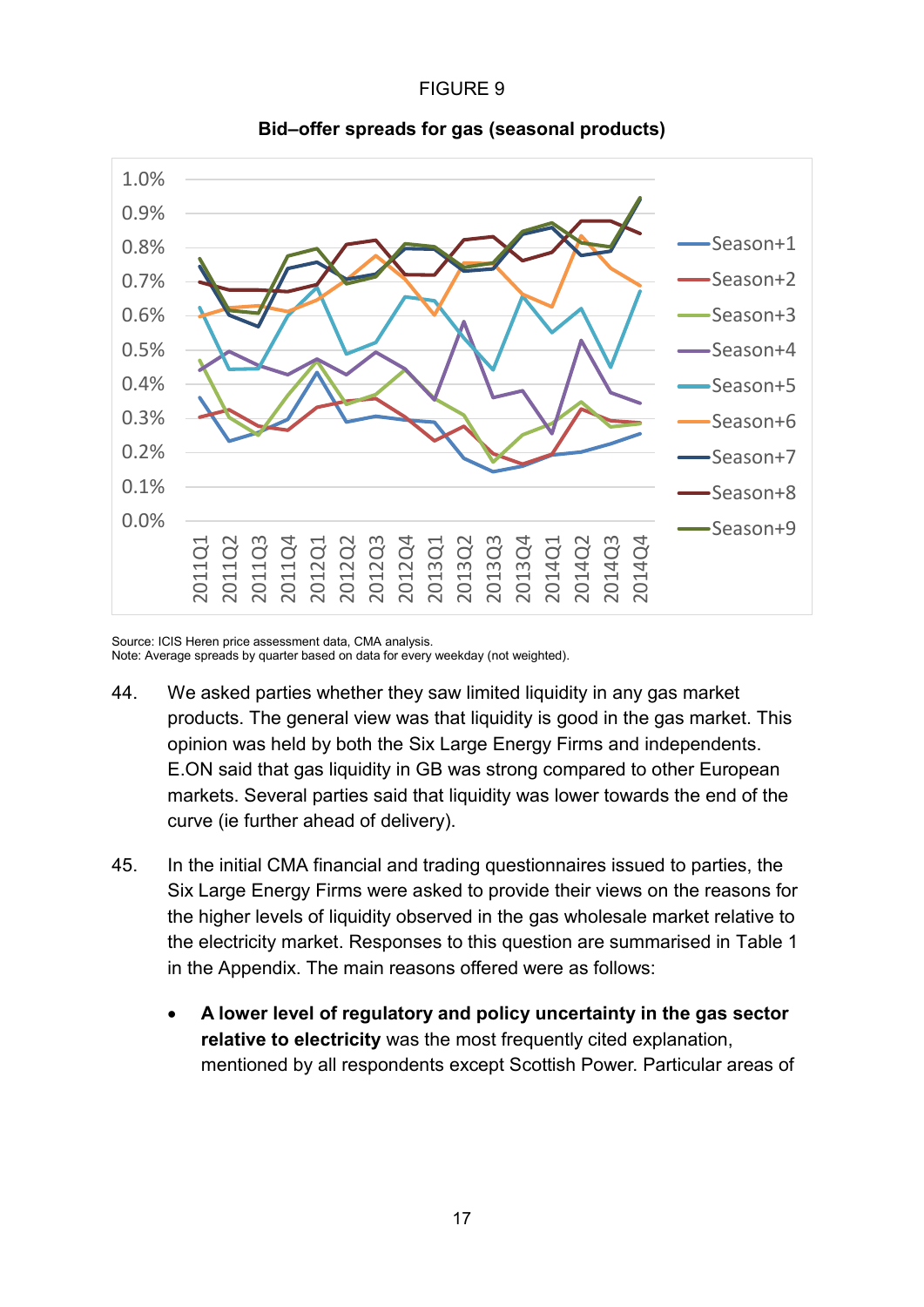policy and regulation mentioned were balancing charges, <sup>22</sup> renewable subsidies and the government's Electricity Market Reform package, including the forthcoming capacity market, Contracts for Difference and the carbon price floor.<sup>23</sup>

- **Differences in the scope of the geographical market** were cited by four respondents. It was noted that the gas wholesale market was European or even global in nature, due to high levels of interconnection with mainland Europe and the ability to ship gas as LNG. This in turn enables participation by a much wider range of trading parties. By contrast, the electricity wholesale market has traditionally operated on a national basis with some limited interconnection to France and Ireland.
- Related to the geographical market point, four respondents also noted that **Great Britain was the first mover in Europe with respect to liberalising its gas market, and the NBP had therefore developed as a trading hub for European gas**. <sup>24</sup> In electricity, on the other hand, bilateral markets were created in Mainland Europe at a much earlier stage.
- Three respondents noted that **gas could be stored economically, which allowed the gas network to be balanced on a daily basis, whereas the electricity network was balanced in real time**. The structure of the spot markets reflects this, with gas being traded and priced on a daily basis while electricity uses half-hourly blocks.
- **The typically high correlation between GB gas and electricity prices has meant that gas trading/hedging has been used as a substitute or proxy for electricity**. This issue was mentioned by two respondents.
- Two respondents also noted that the existence of a **liquid exchangetraded futures contract in gas (operated by ICE)** had facilitated new entry without the need to establish master trading agreements with a critical mass of counterparties as in the OTC segments of the gas and electricity market. The fact that ICE futures contracts can be financially

 $22$  E.ON noted that there had been three major reviews of electricity cash-out in the 13 years since the New Electricity Trading Arrangements were introduced and ten changes to the charging methodology, with further proposals being progressed at present following the Ofgem Significant Code Review.

 $^{23}$  E.ON explained that since the level of the carbon floor was set in each budget for a period of two years, this created a significant risk in trading power further along the curve (ie beyond the current tax period) and some risk of change remained even once the tax rate was set. E.ON also mentioned that the carbon floor created a distortion in generation costs between the UK and Europe which had affected interconnector flows and slowed the process of market integration.

<sup>&</sup>lt;sup>24</sup> As noted earlier, gas liquidity at the TTF (Netherlands) hub is now approaching NBP levels, but this is a relatively recent phenomenon.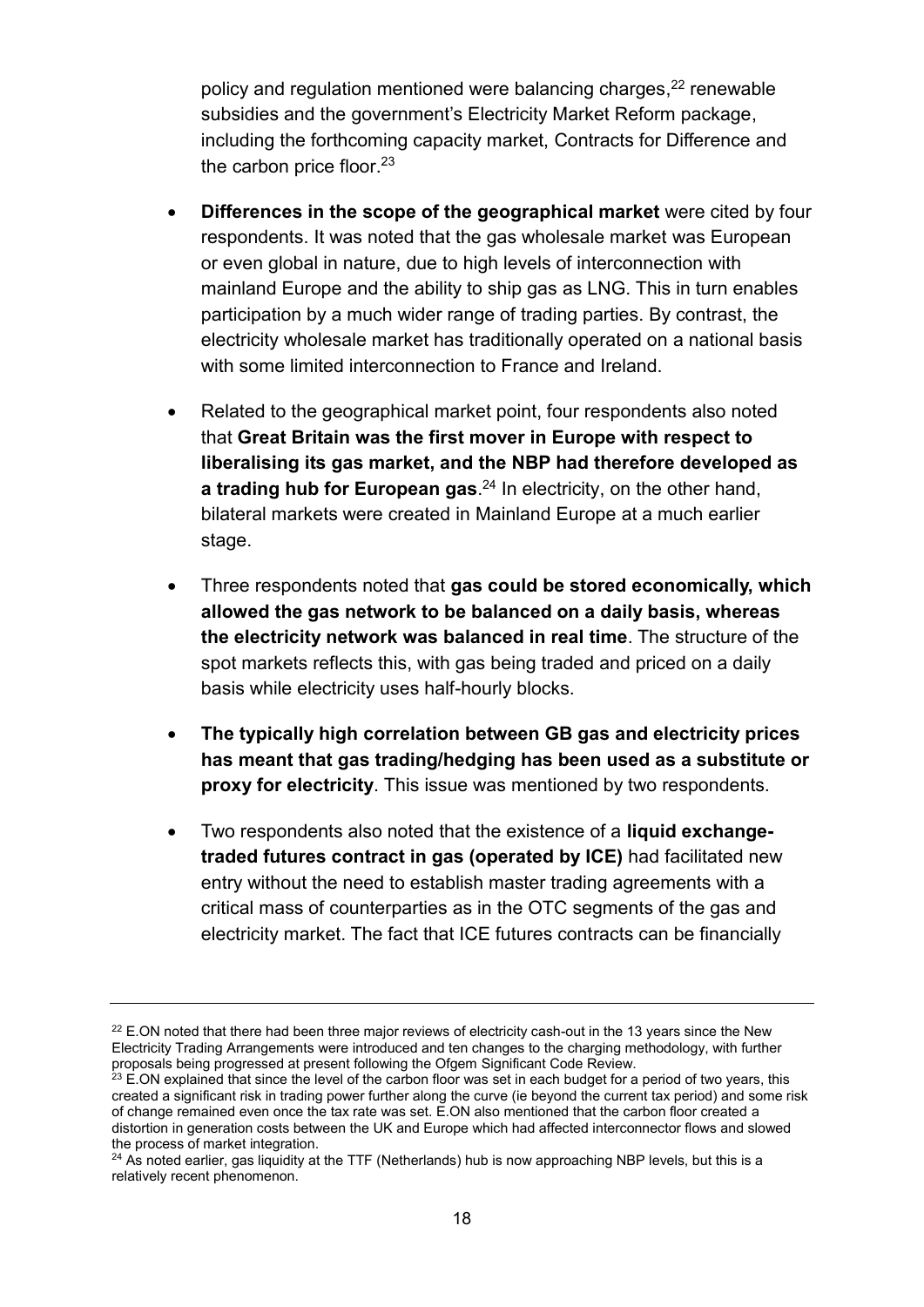settled also makes the gas market more accessible to non-physical players.

Further points raised by individual respondents can be found in the Appendix.

# *Vertical integration*

- 46. One of the four theories of harm set out in the issues statement is that vertically integrated electricity companies harm the competitive position of non-integrated firms to the detriment of customers, either by increasing the costs of non-integrated energy suppliers or reducing the sales of nonintegrated generating companies. This section of the paper looks at the evidence as to whether vertical integration could also be an issue in the gas sector.
- 47. Figure 10 shows [ $\ll$ ]. Figure 11 shows the physical position of the main players in the electricity market over the same period for comparison. It can be seen that the gas market is significantly less vertically integrated than the electricity market. All of the Six Large Energy Firms are net short in gas overall – only Centrica has a significant upstream gas position, and even in this case its position accounts for only around half of demand. On the upstream gas side, large international players such as Statoil, Total, and ExxonMobil have significant net long positions and are relatively small players in the retail market (mainly supplying non-domestic customers). By contrast, in electricity, three of the Six Large Energy Firms (RWE (npower), Scottish Power and Scottish and Southern Energy (SSE)) are close to being balanced, while EDF Energy (EDF) is net long and Centrica and E.ON are net short.
- 48. It is also worth noting that in the electricity sector, vertical integration has been achieved wholly through physical ownership of upstream generation assets. This is not the case to the same extent in the gas sector.

# FIGURE 10

# **Estimated physical position of main players in GB gas wholesale market, 2012/13**

 $\ll$ ]

Source: [ $\ll$ ].

# FIGURE 11

# **Physical position of main players in GB electricity market, 2012/13**

 $[\mathbb{K}]$ 

Source: [ $\ll$ ].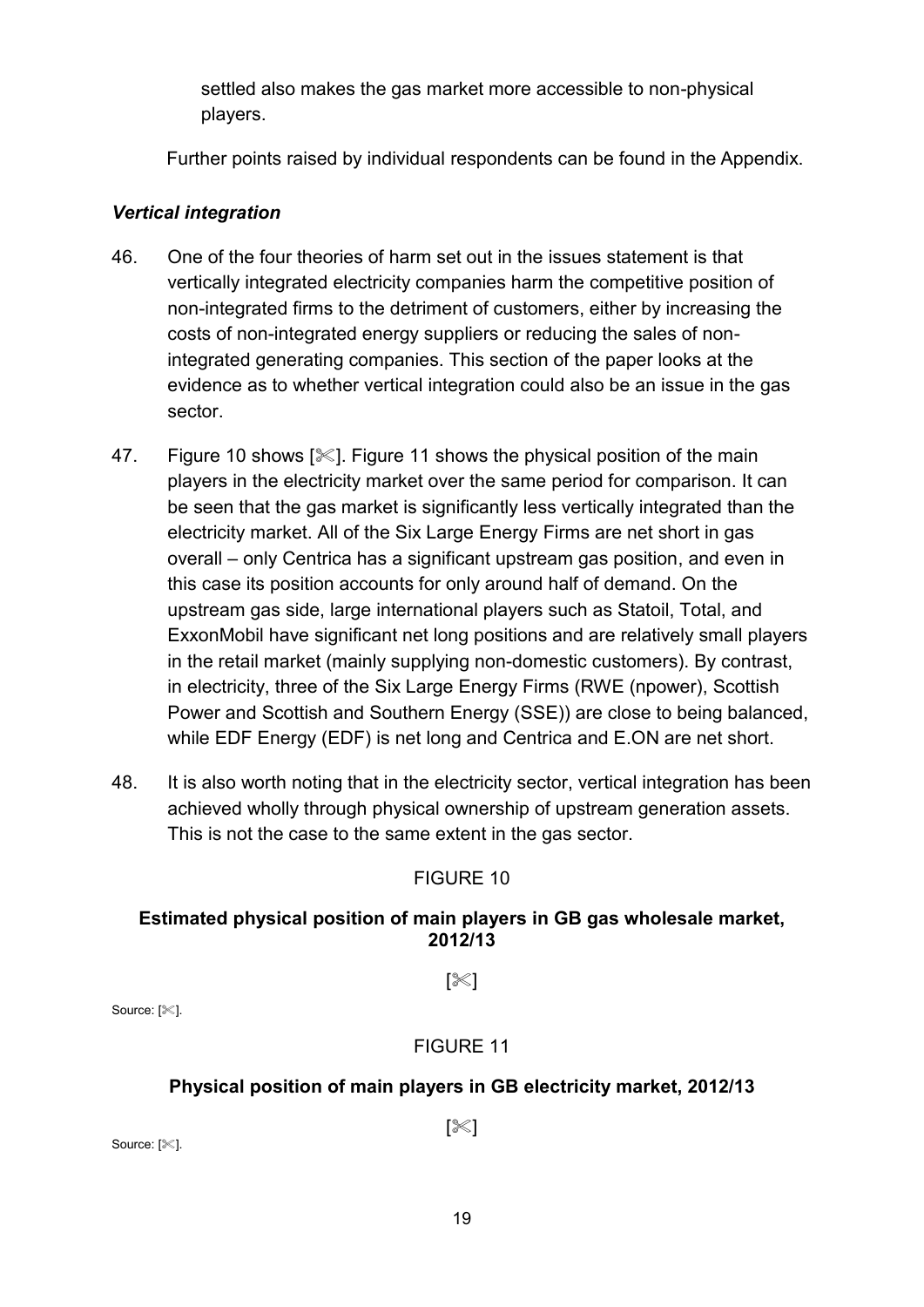- 49. In the initial CMA financial and trading questionnaires issued to parties, the Six Large Energy Firms were asked whether they had 'seriously considered making any upstream investments in gas, including any long-term contract purchases, in the Relevant Period', and if so to describe these and provide the relevant papers and analysis that were prepared for senior management or board members. A brief summary of the responses to this question is shown in Table 2 below.
- 50. It can be seen that aside from Centrica, the two other companies with significant upstream supply interests are SSE and E.ON, although E.ON's production interests are operated within a separate group business – E.ON Exploration and Production (E&P). Scottish Power and EDF noted interests in storage assets only. Also of interest is that both E.ON and EDF stated that their wholesale gas needs were generally sourced by a single buying entity at European level, rather than necessarily specifically for the GB business.

| Company               | Summary of investments                                                                                                                                                                                                                                                                                                                                                                                                                                                                                                                     |
|-----------------------|--------------------------------------------------------------------------------------------------------------------------------------------------------------------------------------------------------------------------------------------------------------------------------------------------------------------------------------------------------------------------------------------------------------------------------------------------------------------------------------------------------------------------------------------|
| <b>SSE</b>            | A number of acquisitions were made and/or considered, including gas field<br>acquisitions, exploration company acquisitions, long-term contract purchases, and<br>storage capacity and LNG.                                                                                                                                                                                                                                                                                                                                                |
| <b>Scottish Power</b> | [ᢟ].                                                                                                                                                                                                                                                                                                                                                                                                                                                                                                                                       |
| <b>RWE</b>            | None – although note that RWE interpreted the question as not covering gas storage<br>whereas other respondents did include storage. RWE also noted that RWE DEA <sup>25</sup> was<br>currently in the process of being sold.                                                                                                                                                                                                                                                                                                              |
| E.ON                  | E.ON E&P is a separate business within the E.ON group that focuses on oil and gas<br>in the North Sea and is also active in Russia and North Africa. The company was<br>established in 2004 following acquisition of Caledonia Oil & Gas Limited. E&P is<br>operated as an entirely separate business to energy supply. E.ON also enters into<br>long-term Europe-wide gas import contracts via its trading entity, but these are not<br>dedicated to the GB business in particular and hence no details were provided in the<br>response. |
| <b>EDF</b>            | EDF owns gas storage assets in the UK. The majority of EDF Group's gas structuring<br>needs are managed by a single gas structurer managed in France and Italy rather<br>than directly by EDF Energy. The EDF Group continually monitors opportunities to<br>source upstream gas assets or long-term contracts [ $\ll$ ].                                                                                                                                                                                                                  |
| Centrica              | Has a significant upstream gas position, as previously noted. Centrica also considered<br>[ <sup>3</sup> √] additional upstream investments during the relevant period, including acquisition<br>of fields [ $\mathscr{K}$ ] from various oil and gas majors, and a joint agreement for sale of [ $\mathscr{K}$ ].                                                                                                                                                                                                                         |

**Table 2: Upstream gas investments considered by the Six Large Energy Firms, 2008–14**

Source: CMA analysis.

51. In the same way as for liquidity, the Six Large Energy Firms were asked to comment in the financial questionnaire on the differing levels of vertical integration in electricity and gas, and in particular to 'explain what benefits to VI in electricity do not apply to gas, and list any other reasons why there is

<sup>25</sup> *[RWE Dea AG.](http://www.rwe.com/web/cms/en/1475404/dea-ag/about-dea-ag/company/)*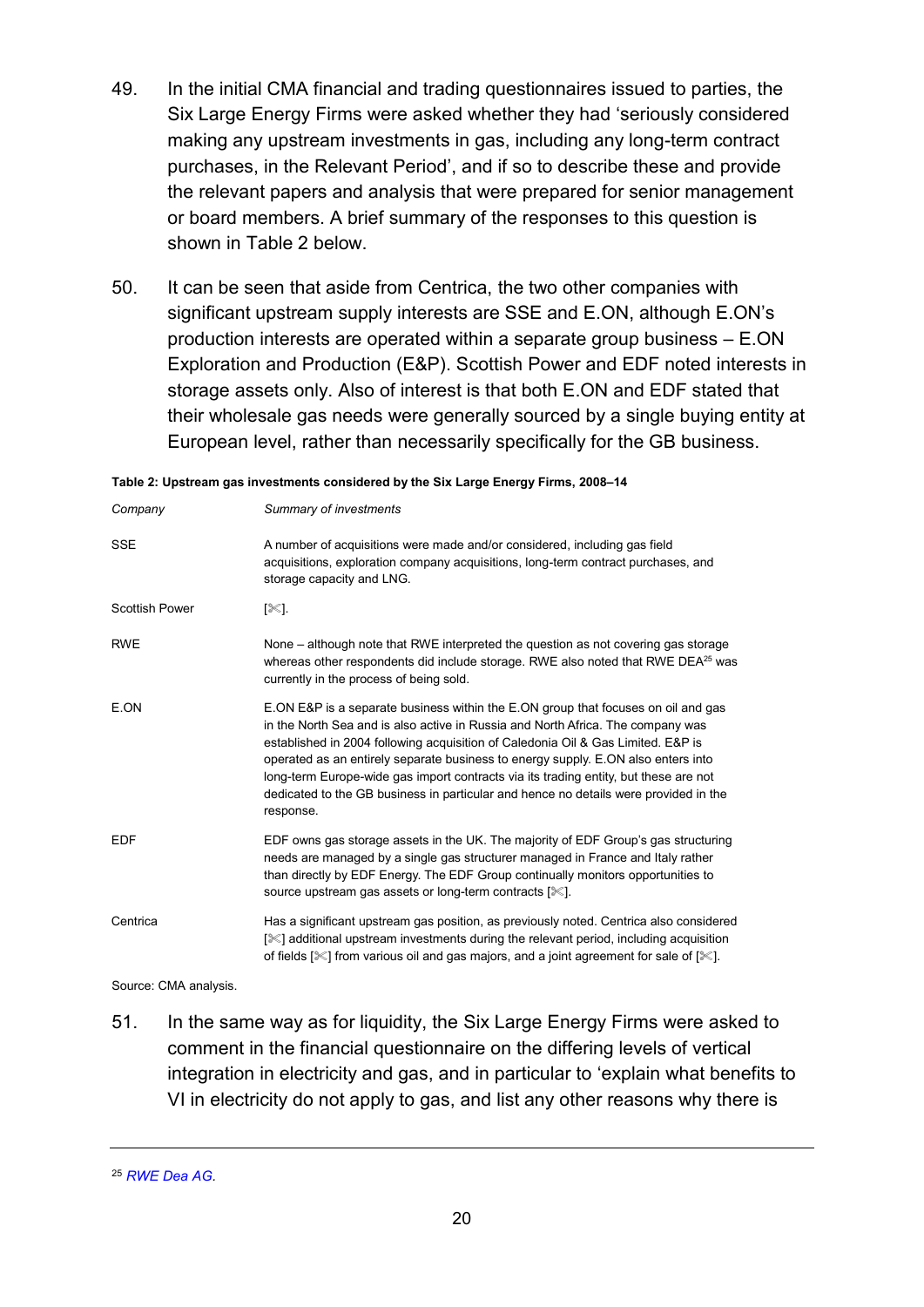relatively little VI in gas'. While there was some overlap between the explanations given for higher liquidity in gas and those offered for lower vertical integration (suggesting a linkage between the two issues), there were also some points of difference. The most common responses to the VI question are set out below, with more detail available in Table 2 in the Appendix:

- **Differences in the history and evolution of the two industries subsequent to privatisation and deregulation** were mentioned by all respondents except RWE. Specifically, the vertically integrated electricity companies emerged because generation companies had an incentive to acquire regional electricity companies (RECs), partly for the natural hedge but also for the stable returns offered by the distribution networks, <sup>26</sup> while conversely RECs had an incentive either to invest in CCGT plant or to acquire plant that PowerGen and National Power were forced to divest by the regulator, in order to profit from and/or obtain a natural hedge against high generation prices due to generator market power in the early days of deregulation. By contrast, upstream oil and gas is a specialised global industry and only Centrica had any upstream interests in gas at the time of privatisation. Furthermore, EDF noted that while the upstream oil and gas majors could in theory have entered gas retailing (and some had done so for non-domestic customers), this might not have been an attractive proposition for reasons that could have included the relatively low return on capital relative to exploration and production, and perceived high regulatory risk particularly in the case of domestic supply.
- **The fact that gas can be stored economically, which reduces balancing risk in gas and therefore the value of VI**, was noted by three respondents. A fourth respondent (Centrica) also mentioned the lower balancing risk due to the gas balancing regime being daily in nature and allowing for *ex post* trading, but did not specifically link this to the storability of gas.
- **Differences in tax regimes**, in particular the high taxes on production of UKCS gas (62 to 81%), was said by three respondents to reduce the value of the 'natural hedge' in owning upstream gas assets. Centrica also mentioned that the requirement for arm's length transfer pricing and sector-specific taxation reduced the effective volume of gas available for

<sup>&</sup>lt;sup>26</sup> The RECs were privatised as bundled supply and distribution entities (albeit with regulatory provisions to ensure non-discriminatory access to the networks), whereas in gas the distribution networks were transferred to the network operator Transco (subsequently acquired by National Grid to become NGG).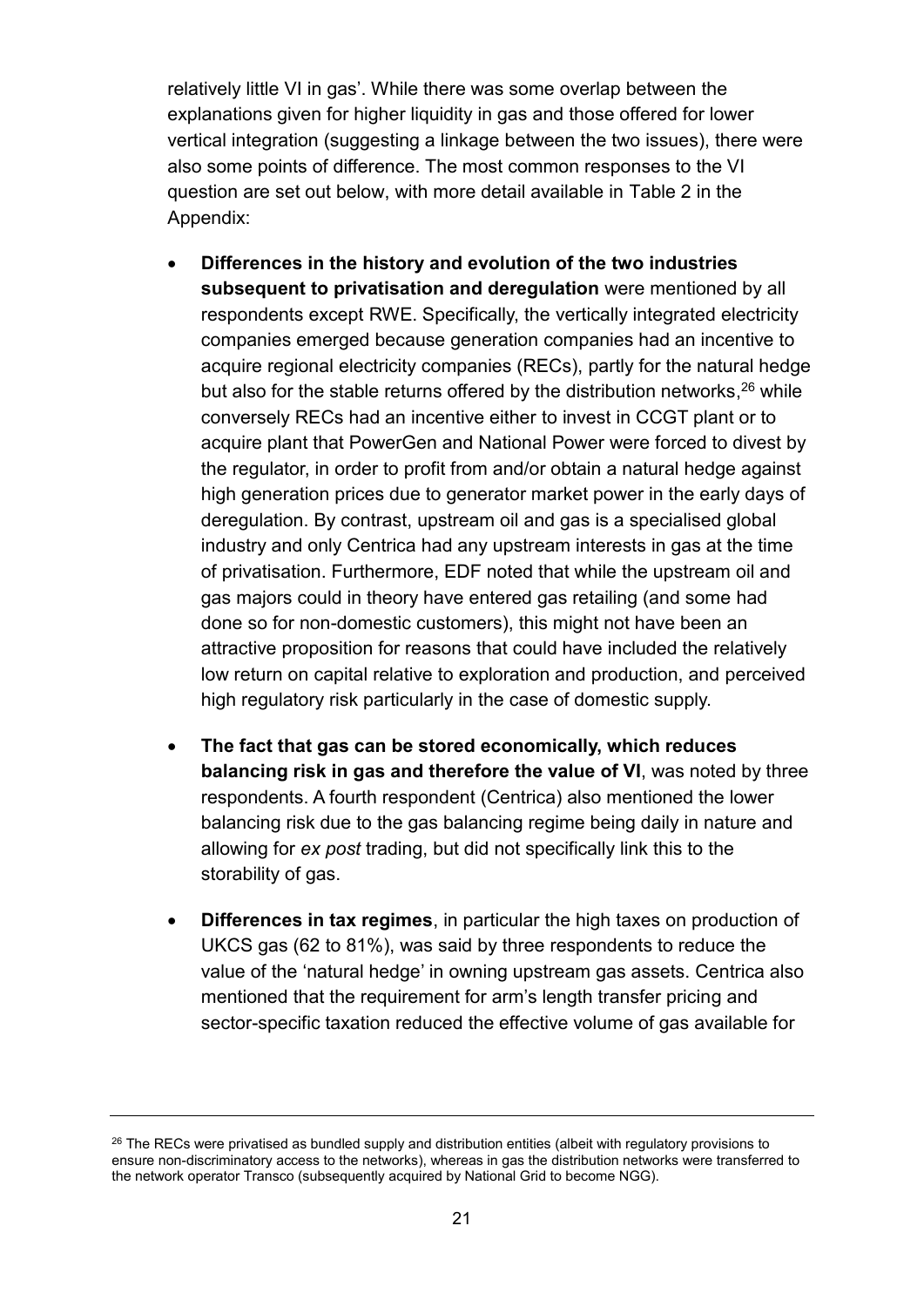self-supply through vertical integration in gas, thus reducing the value of vertical integration.

- **The strong link between oil and gas production** was mentioned by two respondents. It was noted that there were limited opportunities to acquire upstream gas production assets without also acquiring a field that produced a substantial quantity of oil, which was a very different market that was not generally of interest to energy retailers.
- **The greater ease of trading gas across borders** (similar to the geographical market scope point raised in relation to liquidity) was also mentioned by two respondents. However it was not specifically explained how this reduced incentives to VI.
- **Proxy hedging via ownership of non-CCGT generation plant** was another issue raised by two respondents. In other words, because of the strong correlation between gas and electricity prices in recent years, energy companies with investments in nuclear, hydro, wind or even coal benefit from higher gas prices (via the impact on the electricity price) in a similar way to companies that have investments in upstream gas supply.

Other points raised by individual respondents can be found in the Appendix.

# *Balancing market performance*

- 52. Differences in the design and performance of the balancing regime for wholesale gas versus that for electricity – which in turn are related in part to the physical characteristics of the two commodities, specifically the possibility for gas to be economically stored – were put forward as an explanation for the observed differences in both liquidity and VI by several respondents. In particular, key differences between the gas and electricity balancing arrangements include the following:
	- The gas market is balanced on a daily basis and imbalance prices, volumes and charges are also calculated daily. In electricity, imbalances are calculated and charged for each of the 48 half-hourly trading periods in every day.
	- In gas, cash-out buy and sell prices are both set by actual balancing trades (the highest and lowest price transactions undertaken by National Grid on the OCM on each day). By contrast, in electricity the reverse price (used for settling imbalances in the opposite direction to the overall system imbalance) is set on the basis of a market index price. In practice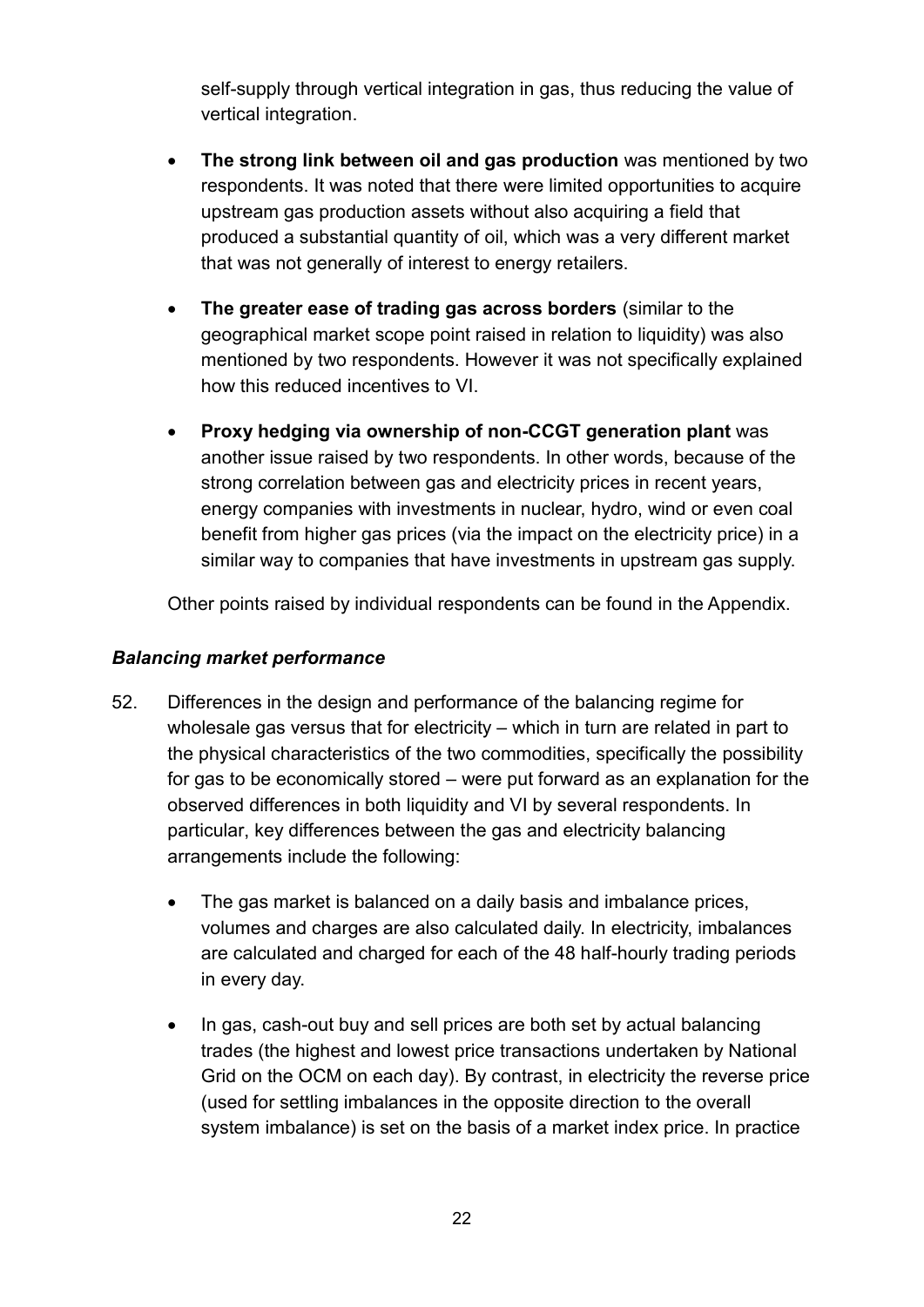this means that the spread between system buy and sell prices is generally lower and more stable in gas than in electricity.

- The gas balancing regime allows for *ex post* trading (ie trading out imbalances after the settlement period has closed). This is not permitted in electricity.
- 53. To assess this issue in more detail, we requested electricity balancing data from Elexon<sup>27</sup> as well as gas balancing data from the gas transporters which was provided on their behalf by Xoserve and ICE Endex<sup>28</sup> to enable comparison of imbalance volumes, cash-out prices and charges between the two markets. We are still in the process of analysing this data but some initial results are presented below. (For simplicity, figures have been calculated for the entire period for which we obtained data – 1 January 2011 to 31 July 2014.)
- 54. Key points to note from Table 3 are the much lower spread between buy and sell prices in the gas market (an average spread of 3.6% in gas versus 24.0% in electricity), as well as the lower total imbalance charges paid/received over the period. Total imbalance volumes are higher in gas, but this needs to be set against the fact that total energy demand on the gas network is more than twice as high as energy demand on the electricity network. Hence as a percentage of metered volumes, imbalance volumes are approximately the same in gas and electricity.

 $27$  Elexon is an independent organisation responsible for administering the electricity wholesale market rules as set out in the Balancing and Settlement Code. It compares how much electricity generators and suppliers said they would produce or consume with actual metered volumes, calculates imbalance (cash-out) prices for the difference on the basis of balancing actions taken by National Grid Electricity Transmission as system operator, and transfers funds accordingly. For more detail see [the Elexon website.](http://www.elexon.co.uk/about/) <sup>28</sup> ICE Endex operates the UK's natural gas spot market, the OCM.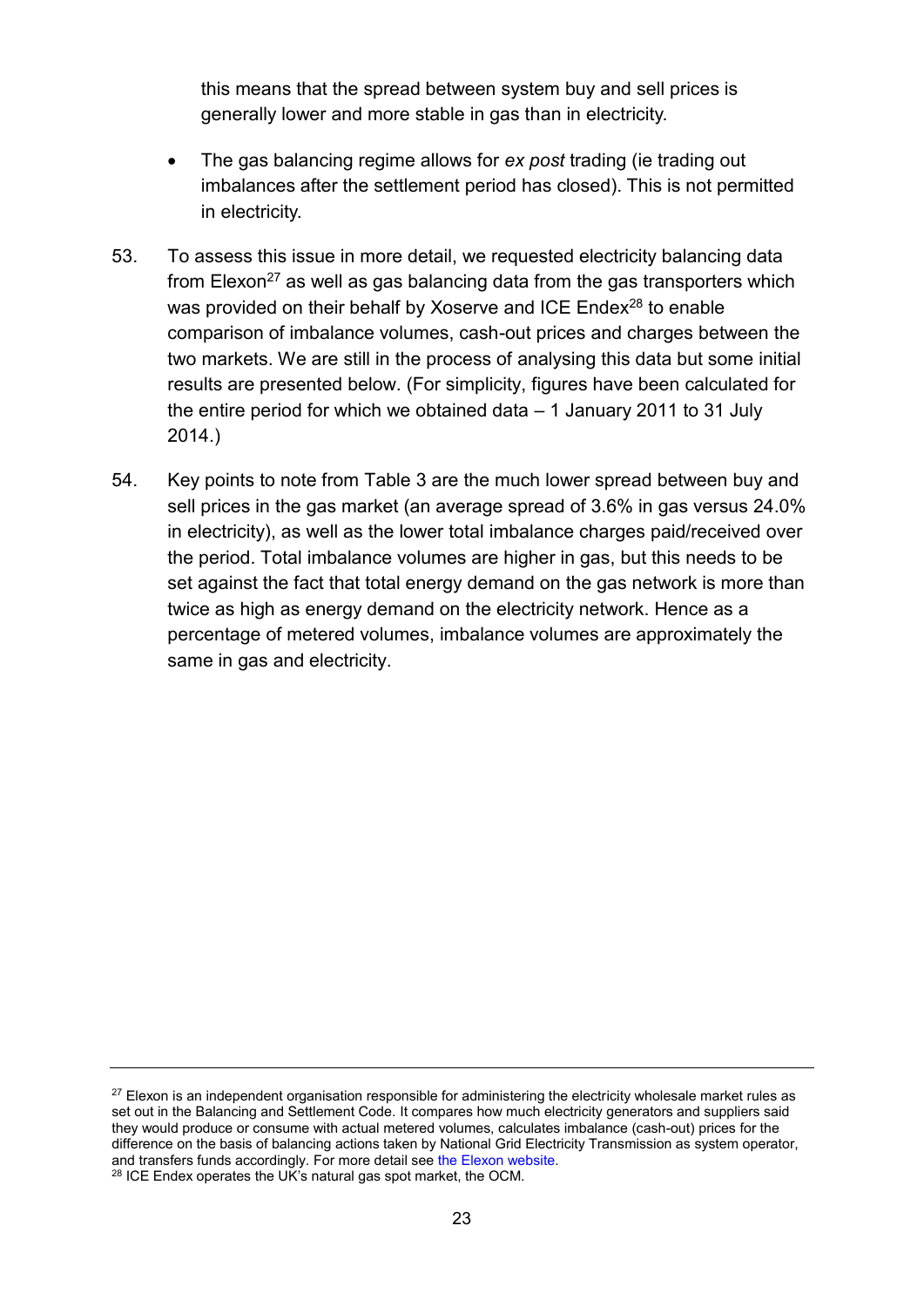#### **Table 3: Balancing market summary statistics for period 1 January 2011 to 31 July 2014**

|                                                                                  | Gas           | Electricity    |
|----------------------------------------------------------------------------------|---------------|----------------|
| Average system buy price (SBP) (£/MWh)                                           | 20.61         | 53.50          |
| Average system sell price (SSP) (£/MWh)<br>Average spread SBP - SSP (£/MWh)      | 19.88<br>0.73 | 40.67<br>12.83 |
| Average spread SBP-SSP (% of SBP)                                                | 3.56          | 23.99          |
| Total imbalance volumes* (TWh)<br>Total imbalance volumes (% of metered volumes) | 97.72<br>2.73 | 59.32<br>2.70  |
| Total imbalance charges* (£bn)                                                   | 1.97          | 2.52           |
| Source: Elexon, Xoserve                                                          |               |                |

<span id="page-25-0"></span>\*Total imbalance volumes and charges were calculated by summing absolute values of both long and short positions.

# **Evidence against approach on theories of harm set out in the issues statement**

55. This section reviews evidence against the position set out in the issues statement – ie evidence that there may be some sources of harm to competition and/or consumers in the functioning of the gas wholesale market, which were not captured in our assessment above. We focus in particular on the potential sources of harm mentioned by respondents to the issues statement.

#### *Gas storage*

- 56. As noted above, Utility Warehouse stated in its response to the issues statement that Centrica might enjoy a significant competitive advantage in the gas wholesale market through its dominant position in gas storage, and that independent suppliers might have difficulty renting storage capacity on reasonable terms. Utility Warehouse did acknowledge however that it had not looked into renting storage capacity since 2005. None of the other respondents to the issues statement (which included several smaller independent suppliers) mentioned any concerns regarding gas storage.
- 57. As discussed in paragraphs 34 to 40, the Centrica group currently owns the majority (around 75%) of gas storage capacity in Great Britain in the form of the Rough storage facility. This facility is operated by Centrica Storage, a wholly owned subsidiary of Centrica plc. After Centrica completed its acquisition of Rough from Dynegy,<sup>29</sup> the CC issued a report on the merger and undertakings were given in 2003 to the Secretary of State which imposed restrictions and obligations on Centrica's operation of Rough in light of its wider position in the gas market. The undertakings were last reviewed by the CC in 2011 following a request from Centrica to the Office of Fair Trading

<sup>&</sup>lt;sup>29</sup> Centrica acquired both Dynegy Storage and Dynegy Onshore Processing UK, which together owned and operated the Rough storage facility.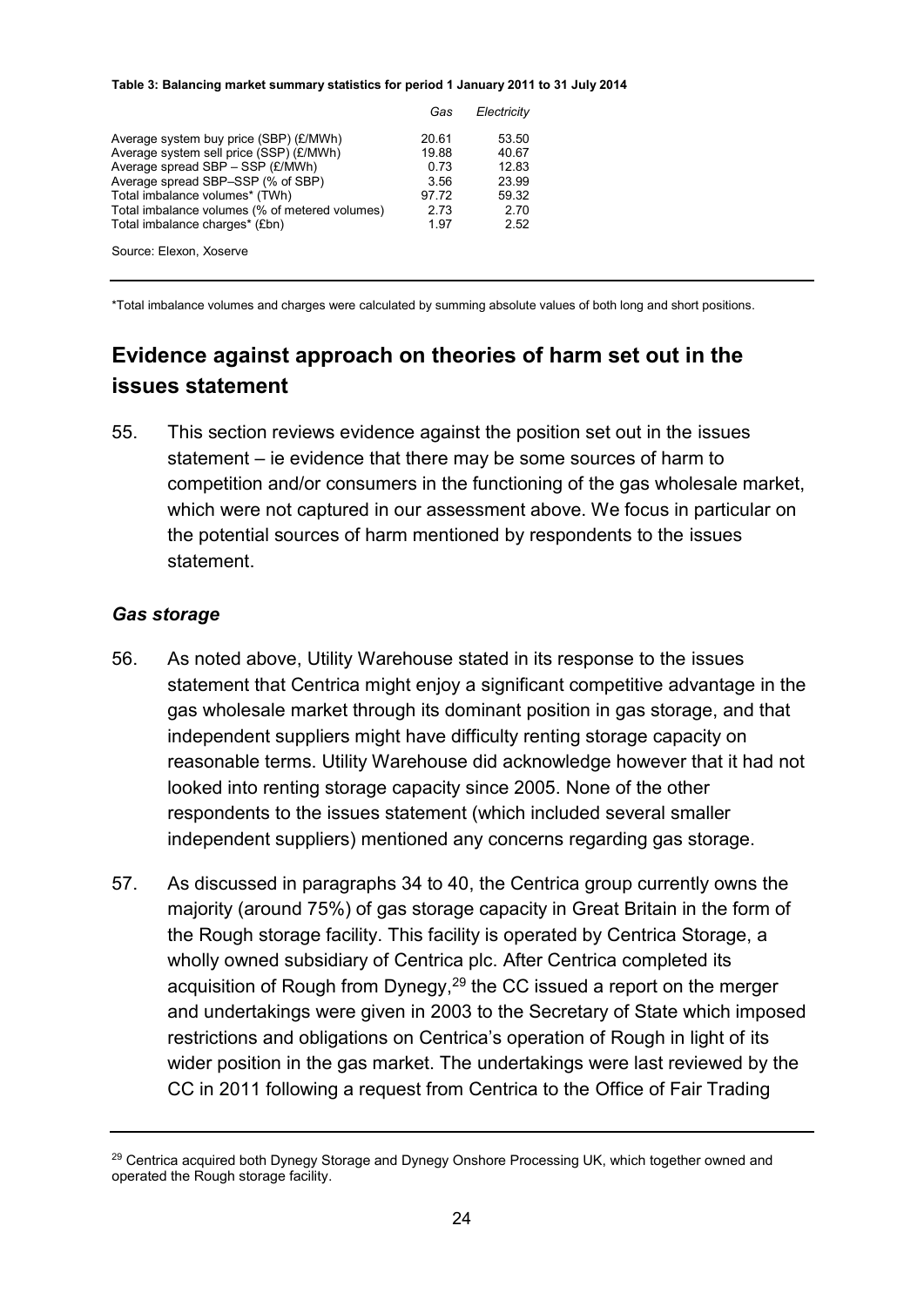(OFT), based on Centrica's view that changes in market conditions meant that the undertakings were no longer required. The CC concluded that with the exception of investment in Rough, the aspects of harm that the CC identified in 2003 might still be expected to occur, and therefore decided to retain the undertakings on Centrica but with some variations.<sup>30</sup>

58. In light of the extensive review of the Rough storage undertakings carried out by the CC in 2011 – and given that none of the respondents to the issues statement have raised storage as an issue or barrier to competition, with the exception of Utility Warehouse which last looked into renting storage capacity in 2005 – we consider that the undertakings appear to be operating effectively to address any potential adverse impacts on competition in the gas wholesale market and/or on gas supply that could arise due to Centrica's large ownership position in gas storage. We therefore do not propose to investigate this issue further unless specific evidence of harm is presented to us.

# *Market manipulation*

- 59. In its response to the issues statement, Ecotricity mentioned incidents of market manipulation such as the St Fergus and Bacton scandal in 1999 as reasons for potentially being concerned about the possibility of manipulation in the gas wholesale market. Ofgem has also provided us with information on an investigation it carried out into allegations of gas market manipulation in November 2012, which was closed with no finding of any breach.
- 60. We have obtained information from Ofgem regarding all investigations that it has carried out into allegations of gas market manipulation since January 2011. The information provided  $[\&]$ . In summary, Ofgem has advised us as follows:
	- REMIT was introduced in December 2011. Ofgem was granted powers to investigate and enforce certain breaches of REMIT in June 2013.<sup>31</sup> An investigation can be opened when there are circumstances suggesting that one of these breaches has occurred. Ofgem has advised us that this is a relatively low hurdle and as such may result in a relatively large number of investigations being opened and closed without there being a case to answer. Ofgem works closely with the Financial Conduct Authority

<sup>&</sup>lt;sup>30</sup> Some of the key elements of the undertakings following the 2011 review are as follows: (i) Rough capacity must be sold to third parties on non-discriminatory terms; Centrica can compete for up to 25% of Rough capacity in the primary market; (ii) at least 20% of Rough capacity must be offered on annual contracts; (iii) legal, financial and physical separation must be maintained between Centrica Storage and all other parts of the Centrica group; (iv) information relating to the storage operations must be disclosed to all market participants simultaneously. More information can be found on the Centrica Storage website at [Storage regulation.](http://www.centrica-sl.co.uk/index.asp?pageid=82)

<sup>&</sup>lt;sup>31</sup> Details can be found on Ofgem's website at REMIT.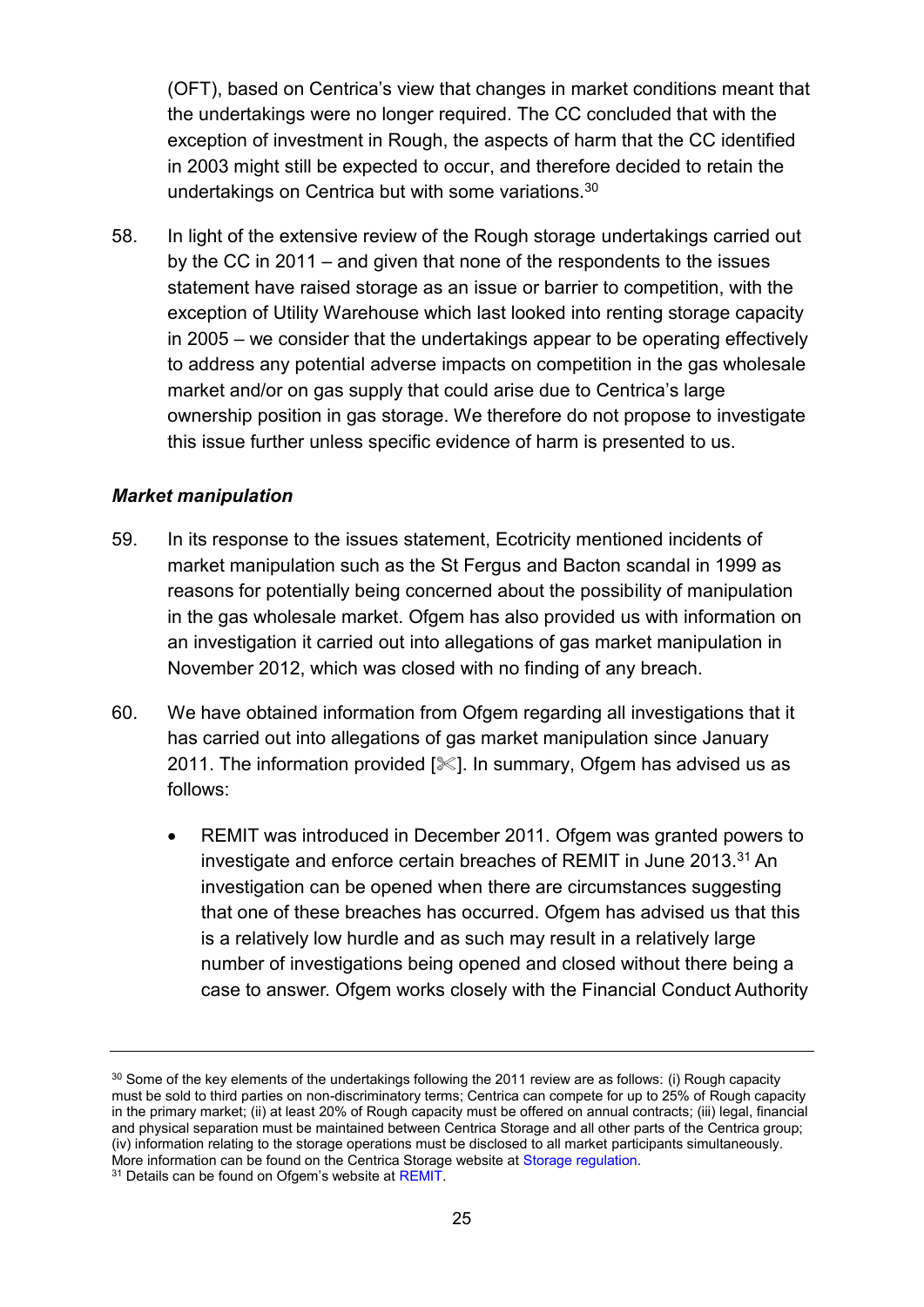(FCA) as well as the Agency for the Co-operation of Energy Regulators and other European national regulatory authorities to detect and investigate cross-border market abuse.

- One market abuse matter Ofgem has been involved with has now been closed. It pertained to the November 2012 allegations mentioned previously, which related to whether trading in the period around 4.30pm might have been manipulative. Following their review, Ofgem and the FCA concluded that no evidence of the alleged market manipulation could be found and therefore that the interests of consumers have not been harmed. $32$  [ $\ll$ ].
- Ofgem has further investigations open currently. Details of these investigations are not at present in the public domain.
- 61. To judge from the information available, Ofgem's past and ongoing investigations into market abuse allegations suggest that it has the powers to deal with any such problems already. There does not appear to be a systematic problem with the gas wholesale market that would merit attention from the CMA. Given the size of the market, and the regulatory framework that is now in place under REMIT, periodic investigations may be expected. As Ofgem has noted, the hurdle for launching an investigation is relatively low. The regime appears to be functioning effectively, particularly since no breaches of the regulations have been identified to date.

# *Price transparency/integrity*

- 62. Which? stated that the processes used by price reporters<sup>33</sup> to gather and publish gas wholesale OTC market data were not robust, often relying on human reporting rather than transactional data, leading to uncertainty regarding price integrity.
- 63. The OTC market is transparent to the trading parties themselves, as they are able to view details of the transactions that take place via their trading software, and all OTC trades are settled at the price agreed bilaterally between the relevant parties. However it is possible that harm could arise if the prices emerging from the price reporting process were used to settle other contracts (eg exchange-based futures contracts), leading to the potential for manipulation in order to affect the settlement price. ICE, a European gas futures exchange, states on its website that its daily settlement price is based

<sup>&</sup>lt;sup>32</sup> Se[e Ofgem statement into allegations of gas market manipulation.](https://www.ofgem.gov.uk/press-releases/ofgem-statement-allegations-gas-market-manipulation)

<sup>&</sup>lt;sup>33</sup> Price reporters such as ICIS Heren collect information on OTC energy trades, for example in order to compile and publish estimated wholesale price indices.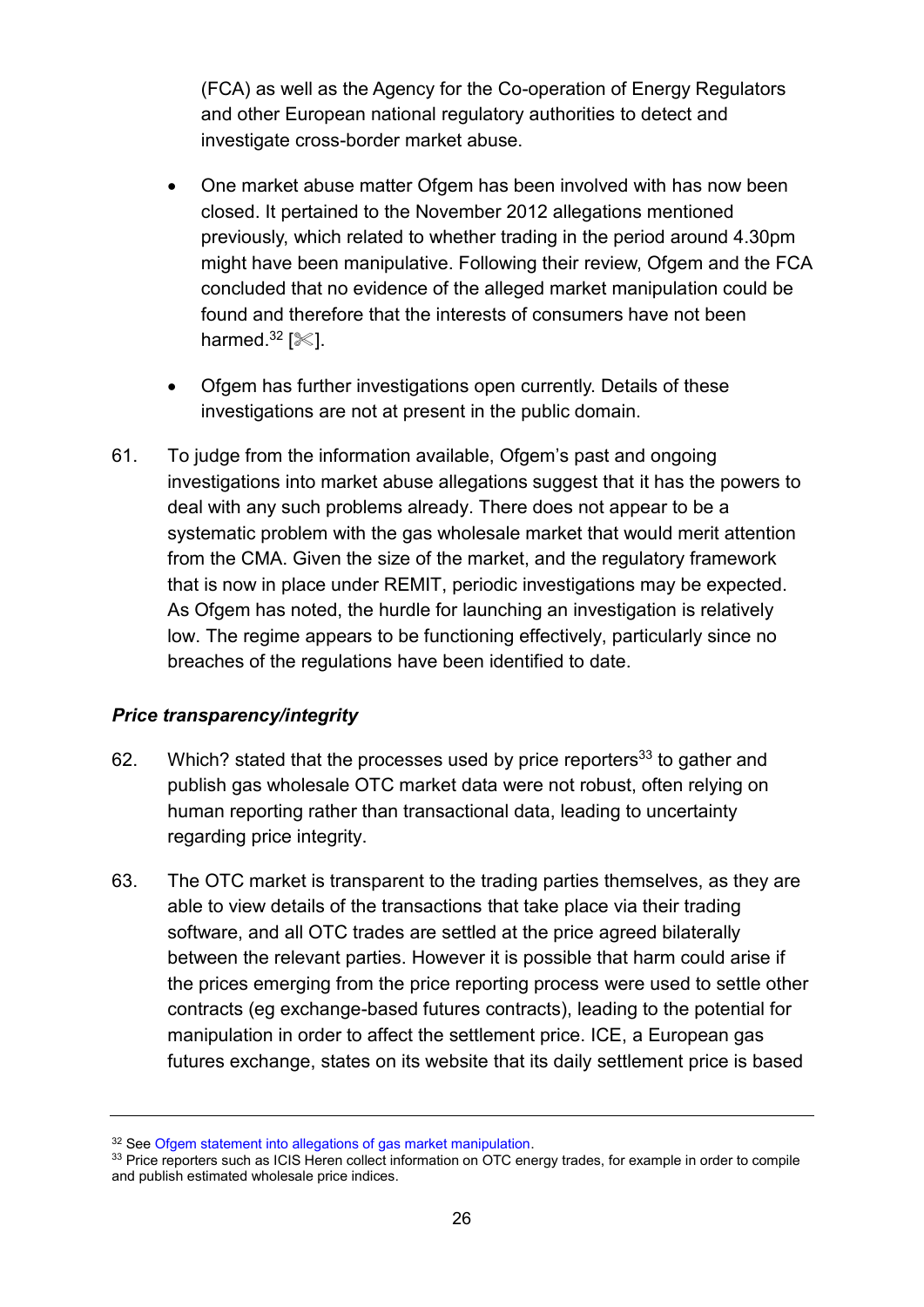on 'the weighted average price of trades during a 15 minute period from 16:15 London Time', and that 'the daily settlement will be determined by ICE using price data from a number of sources including spot, forward and derivative markets for both physical and financial products.' <sup>34</sup> These are liquid markets with large volumes of trade, implying a low unilateral ability to manipulate the price.

# *Transmission investment*

- 64. Paul Hunt, an independent energy consultant, stated in his submission that gas transmission was not inherently a natural monopoly and that investment in gas transmission pipeline capacity could be delivered via a market-based model as in the US rather than on a regulated monopoly basis.
- 65. We have not examined this issue in detail given the position adopted in the issues statement that the regulation of the transmission and distribution assets are beyond the scope of this inquiry. Furthermore, as noted in paragraphs 34 to 40 above, National Grid's scenario modelling indicates that peak GB gas demand will remain flat or fall in future years. It is therefore reasonable to expect that the requirement for investment in new gas transmission pipelines will be limited, particularly by comparison with investment in electricity transmission.
- 66. It is worth noting however that Ofgem has recently released draft conclusions for the planning and delivery arrangements for the electricity transmission system, which include proposals to open up new, high-value and separable onshore transmission projects to competitive tender.<sup>35</sup> A similar approach is already used for offshore transmission, where links are tendered rather than taken forward by monopoly transmission operators. This suggests that a more competitive approach to new network investment is at least theoretically possible and could deliver savings to consumers.

<sup>34</sup> Se[e UK natural gas daily future.](https://www.theice.com/products/20774967/UK-Natural-Gas-Daily-Future)

<sup>35</sup> See Integrated Transmission Planning and Regulation (ITPR) project: draft conclusions.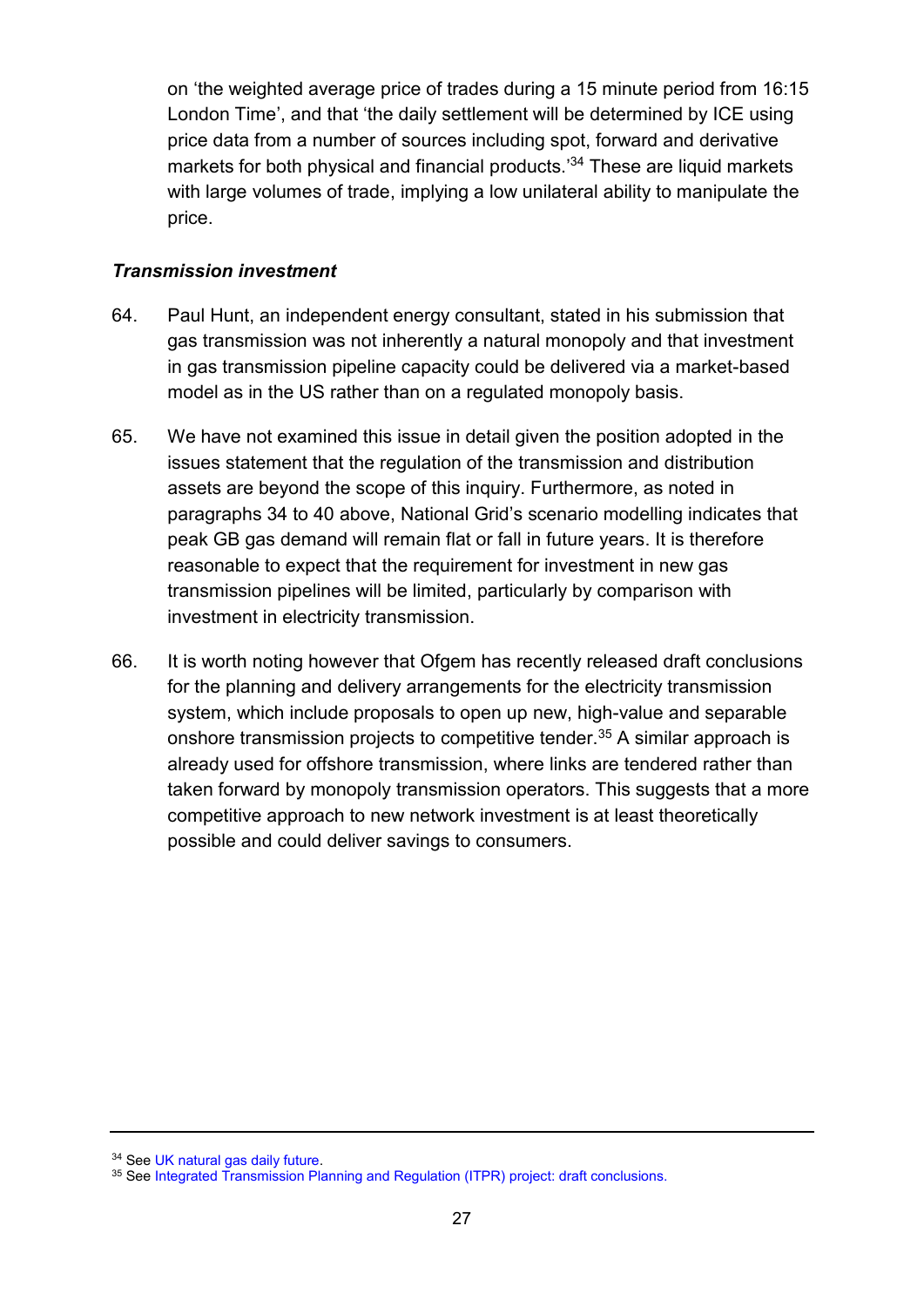# <span id="page-29-0"></span>**Appendix: Summary tables for Six Large Energy Firms – responses to generation and trading financial questionnaires**

**Table 1: Responses to Question 17: reasons for higher liquidity in gas versus electricity**

| Explanation                                                                                                                                                                                                                                                                                                                                                                                                                           | <b>Mentioned by</b> |                   |              |         |     |              |
|---------------------------------------------------------------------------------------------------------------------------------------------------------------------------------------------------------------------------------------------------------------------------------------------------------------------------------------------------------------------------------------------------------------------------------------|---------------------|-------------------|--------------|---------|-----|--------------|
|                                                                                                                                                                                                                                                                                                                                                                                                                                       | SSE                 | Scottish<br>Power | RWE          | š<br>Шi | ΕDΕ | Centrica     |
| Less regulatory/policy uncertainty in gas by comparison with<br>electricity, eg imbalance charges, carbon price floor.                                                                                                                                                                                                                                                                                                                | X                   |                   | $\mathbf{x}$ | X       | X   | $\pmb{\chi}$ |
| Gas market is global or European while electricity market is<br>national.                                                                                                                                                                                                                                                                                                                                                             | X                   | X                 | X            |         | X   | X            |
| UK was first mover/front-runner in liberalising its gas market in<br>Europe. NBP has been used as a trading hub for European gas.<br>In contrast in the power market bilateral markets were created in<br>mainland Europe much earlier.                                                                                                                                                                                               |                     | X                 | X            | X       |     | X            |
| Gas can be stored economically and hence can be<br>traded/balanced on a daily basis, whereas electricity cannot be<br>stored for other than very short periods/market is half-hourly.                                                                                                                                                                                                                                                 | x                   |                   |              | X       |     | X            |
| High correlation between gas/electricity has meant that gas<br>trading is used as a substitute/proxy for electricity trading.                                                                                                                                                                                                                                                                                                         | X                   | X                 | X            |         |     |              |
| Presence of a liquidly traded exchange futures gas contract<br>(ICE) facilitates new entry without the need to first establish<br>master trading agreements with a critical mass of counterparties.                                                                                                                                                                                                                                   |                     |                   | X            |         | X   |              |
| Tax regime - a number of producers have their tax liabilities<br>measured with reference to day-ahead gas price, resulting in gas<br>producers hedging majority of volumes at day-ahead stage.                                                                                                                                                                                                                                        | x                   |                   |              |         |     |              |
| Higher number of participants in the gas market, including<br>financial players (banks and investment funds).                                                                                                                                                                                                                                                                                                                         |                     |                   | X            |         |     | X            |
| Temperature-related demand swings result in more trading<br>activity in gas.                                                                                                                                                                                                                                                                                                                                                          |                     |                   |              |         | X   |              |
| The NBP can be traded as either a physically delivered OTC or<br>financially settled futures exchange product. Financially settled<br>products make the NBP more accessible to non-physical<br>players. By contrast UK electricity is predominantly a physically<br>delivered market, hence non-physical players looking for<br>exposure to European power prices favour financial markets<br>such as German power ahead of UK power. |                     |                   |              |         |     | x            |
| UK power products are more complex, partly due to the need for<br>within-day shape but also because power is a secondary<br>commodity derived from a range of primary commodities (gas,<br>coal, electricity), resulting in more complex price determination.<br>This is exacerbated by regulatory drivers such as the carbon<br>price floor.                                                                                         |                     |                   |              |         |     | x            |
| UK power has historically been structured around an electricity<br>forward agreement (EFA) calendar whereas other European<br>power hubs are based on the Gregorian calendar.                                                                                                                                                                                                                                                         |                     |                   |              |         |     | X            |